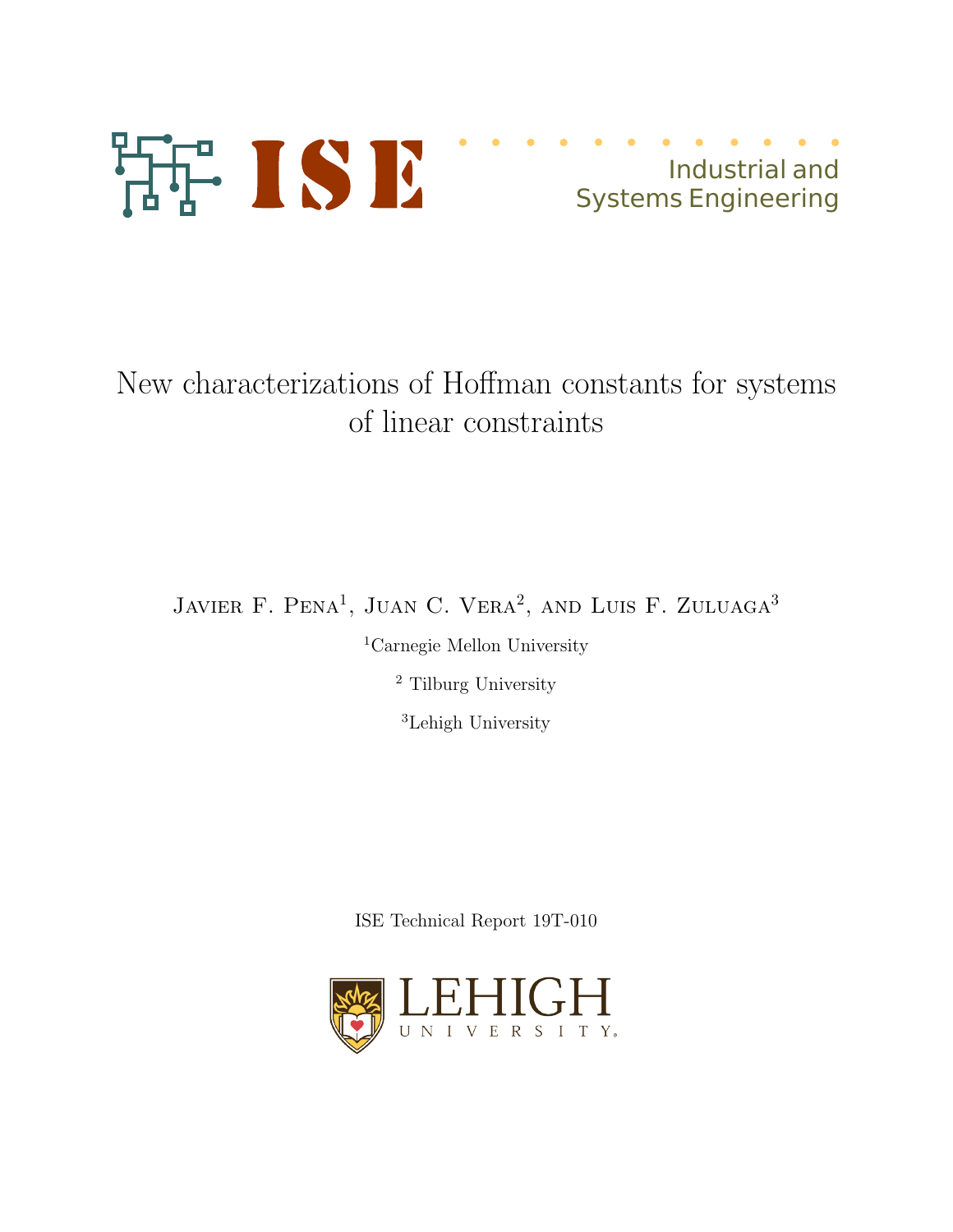## New characterizations of Hoffman constants for systems of linear constraints

Javier Peña<sup>∗</sup> Juan Vera<sup>†</sup> Luis F. Zuluaga<sup>‡</sup>

May 6, 2019

#### Abstract

We give a characterization of the Hoffman constant of a system of linear constraints in  $\mathbb{R}^n$  relative to a reference polyhedron  $R \subseteq \mathbb{R}^n$ . The reference polyhedron R represents constraints that are easy to satisfy such as box constraints. In the special case  $R = \mathbb{R}^n$ , we obtain a novel characterization of the classical Hoffman constant.

More precisely, given a reference polyhedron  $R \subseteq \mathbb{R}^n$  and  $A \in \mathbb{R}^{m \times n}$ , we characterize the sharpest constant  $H(A|R)$  such that for all  $b \in A(R) + \mathbb{R}^m_+$  and  $u \in R$ 

dist $(u, P_A(b) \cap R) \leq H(A|R) \cdot ||(Au - b)_{+}||$ ,

where  $P_A(b) = \{x \in \mathbb{R}^n : Ax \leq b\}$ . Our characterization is stated in terms of the largest of a canonical collection of easily computable Hoffman constants. Our characterization in turn suggests new algorithmic procedures to compute Hoffman constants.

## 1 Introduction

A classical result of Hoffman [15] shows that the distance from a point  $u \in \mathbb{R}^n$  to a non-empty polyhedron  $P_A(b) := \{x \in \mathbb{R}^n : Ax \leq b\}$  can be bounded above in terms of the size of the residual vector  $(Au - b)_+ := \max(0, Au - b)$ . More precisely, for  $A \in \mathbb{R}^{m \times n}$  there exists a Hoffman constant  $H(A)$  that depends only on A such that for all  $b \in A(\mathbb{R}^n) + \mathbb{R}^m_+$  and all  $u \in \mathbb{R}^n$ ,

$$
dist(u, P_A(b)) \le H(A) \cdot ||(Au - b)_+||. \tag{1}
$$

Here dist $(u, P_A(b)) := \min\{||u-x|| : x \in P_A(b)\}.$  For convenience, we will make the following slight abuse of notation throughout the paper. We will write  $\|\cdot\|$  to denote both the norm in  $\mathbb{R}^n$  and the norm in  $\mathbb{R}^m$ . The specific norm will always be evident from the context. The bound (1) is a type of *error bound* for the system of inequalities  $Ax \leq b$ , that is, an inequality bounding the distance from a point  $u \in \mathbb{R}^n$  to a nonempty solution set in terms of a measure of the *error* or *residual* of the point  $u$  for the constraints defining the solution set.

<sup>∗</sup>Tepper School of Business, Carnegie Mellon University, USA, jfp@andrew.cmu.edu

<sup>†</sup>Department of Econometrics and Operations Research, Tilburg University, The Netherlands, j.c.veralizcano@uvt.nl

<sup>‡</sup>Department of Industrial and Systems Engineering, Lehigh University, USA, luis.zuluaga@lehigh.edu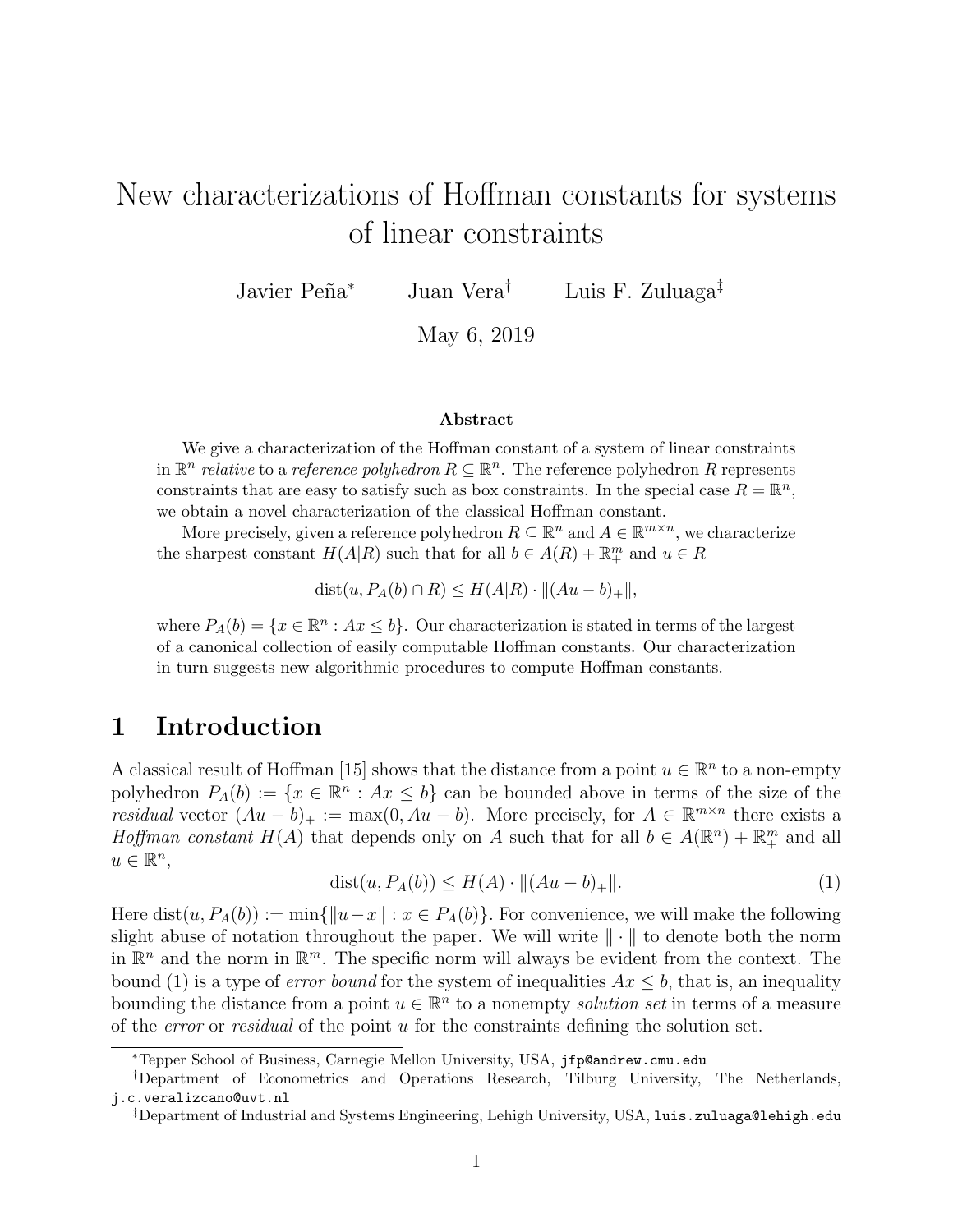We consider the following more general *relative* version of (1). Suppose  $R \subseteq \mathbb{R}^n$  is a nonempty *reference polyhedron* and  $A \in \mathbb{R}^{m \times n}$ . The reference polyhedron R represents some constraints that are easy to satisfy such as box constraints. We give a characterization of the sharpest *relative Hoffman constant*  $H(A|R)$  that depends only on  $(A, R)$  such that for all  $b \in A(R) + \mathbb{R}^m_+$  and all  $u \in R$ ,

$$
dist(u, P_A(b) \cap R) \le H(A|R) \cdot ||(Au - b)_+||. \tag{2}
$$

In the special case when  $R = \mathbb{R}^n$  we have  $H(A|R) = H(A)$  and obtain the following novel characterization of  $H(A)$ :

$$
H(A) = \max_{J \in \mathcal{S}(A)} \frac{1}{\min_{v \in \mathbb{R}_+^J, ||v||^* = 1} ||A_J^T v||^*},\tag{3}
$$

where  $\mathcal{S}(A)$  is the collection of subsets  $J \subseteq \{1, \ldots, m\}$  such that  $A_J \mathbb{R}^n + \mathbb{R}^J_+ = \mathbb{R}^J$ ,  $A_J$  is the submatrix of A defined by the rows indexed by J, and  $\|\cdot\|^*$  denotes the dual norm of  $\|\cdot\|$ . Observe that  $A_J \mathbb{R}^n + \mathbb{R}^J_+ = \mathbb{R}^J$  if and only if  $A_J x < 0$  is feasible.

Hoffman bounds of the classical form (1), the relative form (2), and more general error bounds play a fundamental role in mathematical programming [29, 30, 51]. In particular, these kinds of Hoffman bounds as well as other related error bounds play a central role in establishing convergence properties of a variety of modern convex optimization algorithms [4, 11, 14, 19, 20, 26, 28, 33, 47]. Hoffman bounds are also used to measure the optimality and feasibility of a point generated by rounding an optimal point of the continuous relaxation of a mixed-integer linear or quadratic optimization problem [12, 40]. Furthermore, Hoffman bounds are used in sensitivity analysis [16], and to design solution methods for non-convex quadratic programs [48].

The relative format (2) that includes a reference polyhedron arises naturally in various contexts. For instance, it usually occurs when there are *box constraints* of the form  $\ell \leq$  $x \leq u$  as these constraints are generally easy to satisfy. Our interest in characterizing the Hoffman constant in the more general relative case that includes a reference polyhedron is motivated by the recent articles  $[4,11,14,19,33,48]$ . In each of these articles, relative Hoffman constants for systems of linear constraints for suitable reference polyhedra play a central role in establishing key properties of modern optimization algorithms. In particular, the facial distance or pyramidal width introduced in [19, 33] is precisely a relative Hoffman constant with the standard simplex as reference polyhedron.

The paper makes the following main contributions. First, we develop novel characterizations of Hoffman constants for systems of linear inequalities. The characterization is stated as the largest of a canonical collection of easily computable Hoffman constants. Our characterization applies to the general case that includes both linear inequalities and linear equations, and a reference polyhedron representing constraints that are easy to satisfy. As a special case we obtain the new characterization (3) for the classical Hoffman constant  $H(A)$ . The Hoffman constant and our characterization of it also extend to the broader context of polyhedral set-valued mappings.

Second, throughout the paper we highlight the interesting and natural but mostly overlooked connection between the Hoffman constant and Renegar's distance to ill-posedness [36,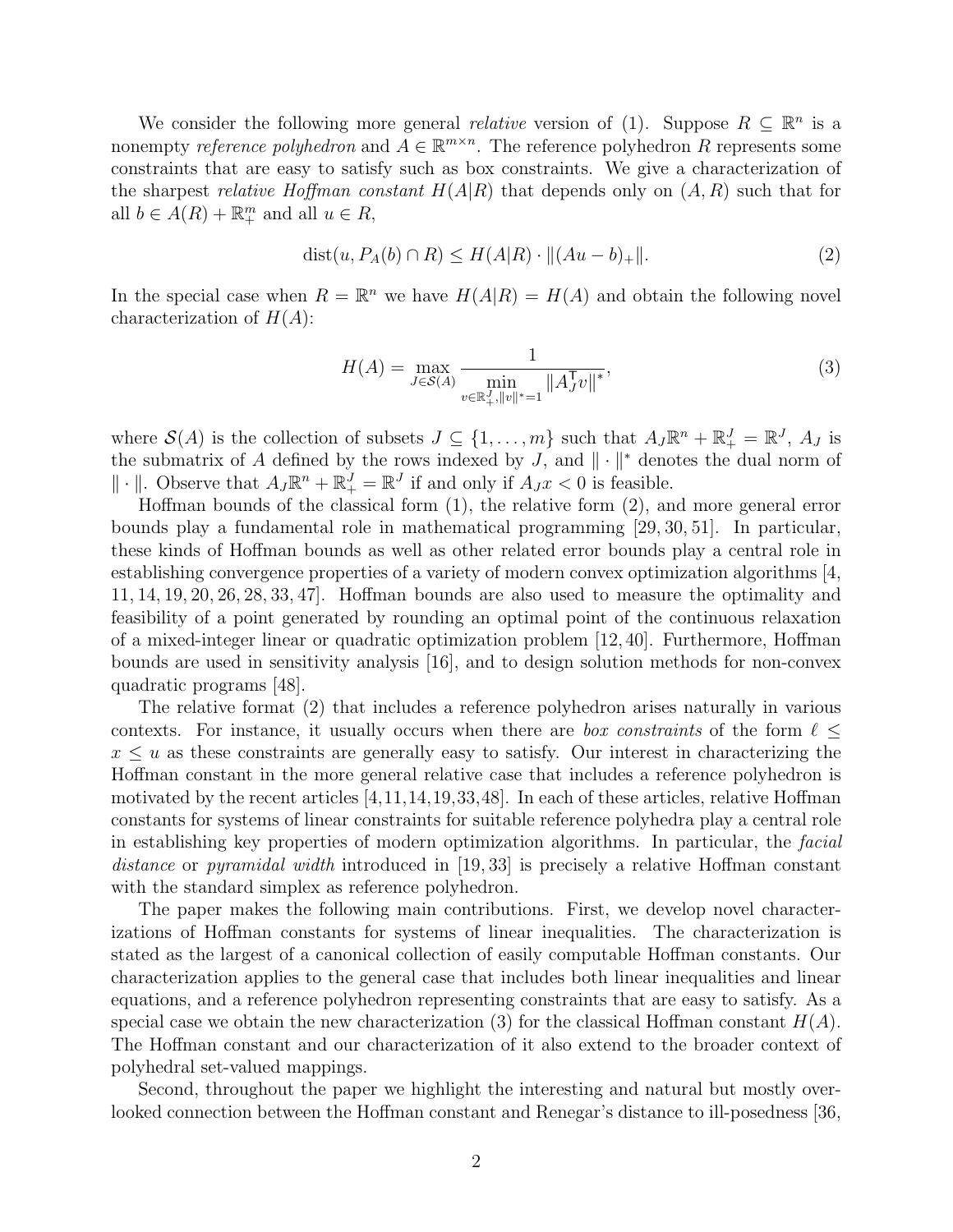37], which is a cornerstone of condition measures in continuous optimization. Our connection is along the lines of some developments by Ramdas and Peña [35]. In particular, we detail the tight connection between the reciprocal of the Hoffman constant  $1/H(A)$  and Renegar's distance to ill-posedness for the system of linear inequalities  $Ax < 0$ . We also discuss similar interesting connections for other Hoffman constants.

Third, we leverage our characterizations of the relative Hoffman constants  $H(A)$  and  $H(A|R)$  to develop novel algorithmic approaches to compute or estimate Hoffman constants. We should note that the exact or even approximate computation of the Hoffman constant is a notoriously difficult and largely unexplored computational challenge. The characterization (3) suggests that while any  $J \in \mathcal{S}(A)$  yields a lower bound on  $H(A)$ , the typically more interesting task of computing a reasonable upper bound on  $H(A)$  is far more challenging since the upper bound must hold for all  $J \in \mathcal{S}(A)$ . Aside from the algorithmic procedures proposed in this paper, there appears to be only one other documented method to compute the Hoffman constant, namely Algorithm ALG 2 proposed by Klatte and Thiere in [18]. This algorithm is based on the following popular characterization of  $H(A)$  from [13, 18, 47]

$$
H(A) = \max_{\substack{J \subseteq \{1, \dots, m\} \\ A_J \text{ full row rank}}} \frac{1}{\min_{v \in \mathbb{R}_+^J, ||v||^* = 1} ||A_J^T v||^*}.
$$
\n(4)

The characterization (4) is often alluded to in the optimization literature as an expression for computing  $H(A)$ . Indeed, Algorithm ALG 2 of Klatte and Thiere in [18] is based on this characterization. It performs an exhaustive search over all  $J \subseteq \{1, \ldots, m\}$  to evaluate (4) which evidently is viable only for very small values of  $m$ . A main limitation of  $(4)$  is that it does not take advantage of any structural properties of A. As we discuss in Section 3, it is possible to compute  $H(A)$  via a variant of (3) that takes the maximum over a potentially much smaller collection of subsets  $\mathcal{F} \subseteq \mathcal{S}(A)$ . In the most favorable case when  $A \mathbb{R}^n + \mathbb{R}^m_+$  $\mathbb{R}^m$  we can take  $\mathcal{F} = \{\{1, \ldots, m\}\}\$ and thus

$$
H(A) = \frac{1}{\min_{v \in \mathbb{R}_+^m, ||v||^* = 1} ||A^{\mathsf{T}} v||^*},
$$

which can be computed via a single and fairly tractable convex optimization problem for suitable choices of norms.

The paper is entirely self-contained and relies only on standard convex optimization techniques. Our results are related to a number of previous developments in the rich literature on error bounds  $[2, 6, 13, 23, 27, 38, 45, 49]$  and on condition measures for continuous optimization  $[5, 7-10, 21, 31, 32, 36, 37]$ . In particular, the expressions for the Hoffman constants in Proposition 1 and Proposition 2 have appeared, albeit in slightly different form or under more restrictive conditions, in the work of Klatte and Thiere [18], Li [23], Robinson [38], and Wang and Lin [47]. More precisely, Klatte and Thiere [18] state and prove a version of Proposition 1 under the more restrictive assumption that  $\mathbb{R}^n$  is endowed with the  $\ell_2$  norm. Li [23], Robinson [38], and Wang and Lin [47] give characterizations of Hoffman constants that are equivalent to Proposition 1 and Proposition 2 but where the maximum is taken over a different, and typically much larger, collection of index sets. As we detail in Section 2, our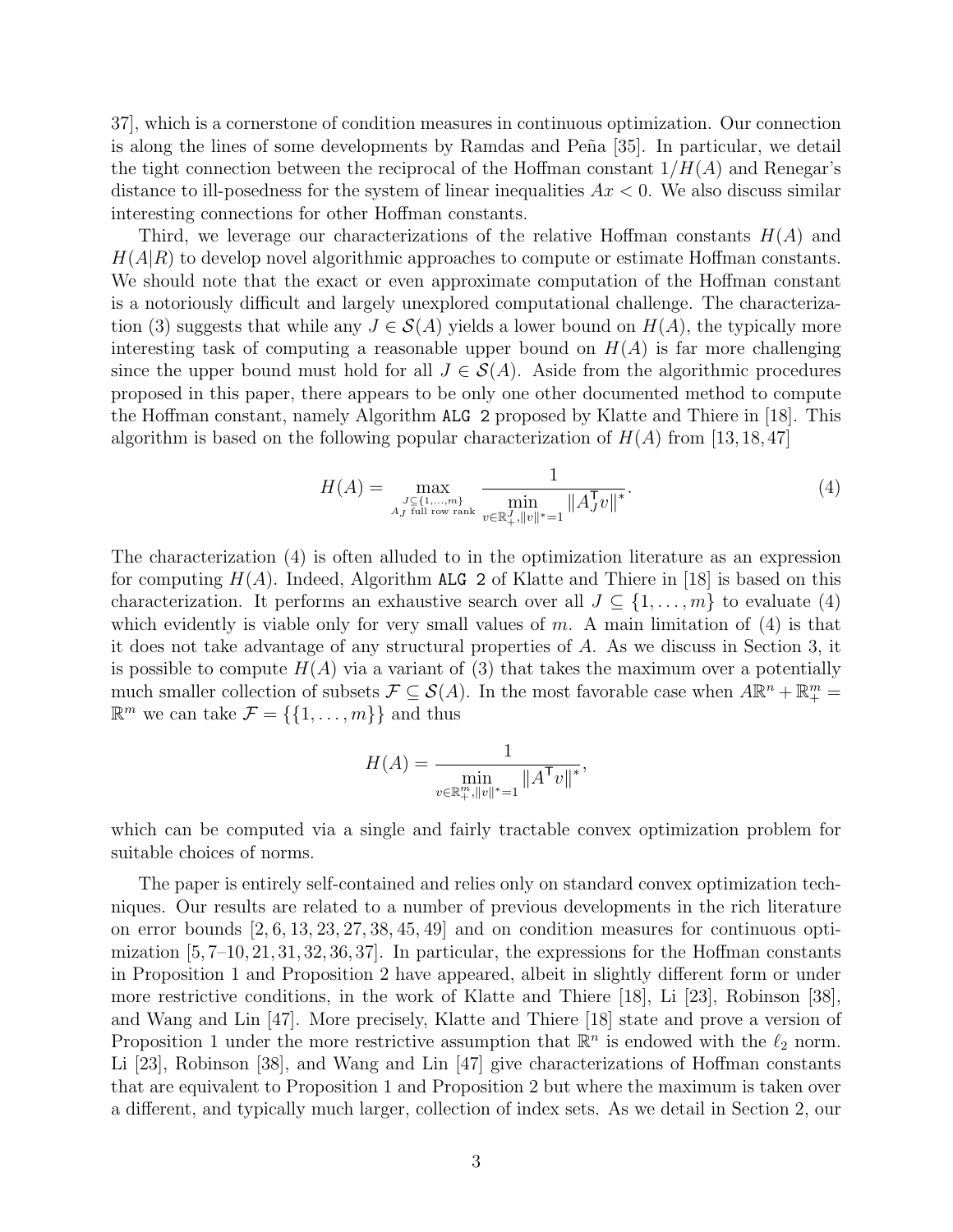characterization for  $H(A)$  in Proposition 1 and Proposition 2 implies (4) and can readily be seen to be at least as sharp as some bounds on  $H(A)$  previously derived by Güler et al. [13], Burke and Tseng [6], and Zhang [50]. We also note that weaker versions of Theorem 1 can be obtained from results on error bounds in Asplund spaces as those developed in the article by Van Ngai and Théra [45]. Our goal to characterize a relative version of Hoffman constants that accounts for the presence of a reference polyhedron is partly inspired by the concepts of relative smoothness, relative strong convexity, and relative continuity recently developed and used by Bauschke et al [3], Lu [24], Lu et al [25], and Teboulle [43]. Our characterization of the Hoffman constants is in the spirit of and draws on the seminal work by Renegar [36, 37] as well as related work by Freund and Vera  $[9, 10]$ , Peña  $[31, 32]$  and Lewis  $[21, 22]$ .

The contents of the paper are organized as follows. Section 2 presents our main developments. We give a novel characterization of the classical Hoffman constant  $H(A)$  (see Proposition 1, Proposition 2, and Corollary 1). We also extend this characterization to the more general case that includes linear inequalities, linear equations, and a reference polyhedron (see Proposition 5, Proposition 6, and Corollary 3). Section 3 describes several algorithmic procedures to compute Hoffman constants. Section 4, the most technical section of the paper, presents developments similar to those in Section 2 but in the broader context of polyhedral set-valued mappings (see Theorem 1, Theorem 2, and Corollary 4). Finally, Section 5 details how the results in Section 2 follow from those in Section 4.

Throughout the paper whenever we work with an Euclidean space  $\mathbb{R}^d$ , we will assume that it is endowed with a (non-necessarily Euclidean) norm  $\|\cdot\|$  and inner product  $\langle \cdot, \cdot \rangle$ . We will often use the dual norm  $\|\cdot\|^*$  of  $\|\cdot\|$  defined as follows

$$
\|u\|^*:=\max_{\|x\|\leq 1}\langle u,x\rangle.
$$

Unless we explicitly state otherwise, our results apply to arbitrary norms.

We will also rely on the following notation. Given a polyhedron  $Q \subseteq \mathbb{R}^d$  let  $\mathcal{T}(Q) :=$  ${T_Q(u) : u \in Q}$  where  ${T_Q(u)}$  denotes the *tangent cone* to Q at  $u \in Q$ , that is,

$$
T_Q(u) = \{ d \in \mathbb{R}^d : u + td \in Q \text{ for some } t > 0 \}.
$$

Observe that since  $Q$  is assumed to be a polyhedron then the collection of tangent cones  $\mathcal{T}(Q)$  is finite. Given a convex cone  $K \subseteq \mathbb{R}^n$  we let  $K^*$  denote its dual cone, that is,

$$
K^* := \{ u \in \mathbb{R}^n : \langle u, x \rangle \ge 0 \text{ for all } x \in K \}.
$$

Throughout the paper we will write  $[m]$  as shorthand for  $\{1, \ldots, m\}$ .

### 2 Hoffman constants for systems of linear constraints

This section describes a characterization for the Hoffman constant  $H(A|R)$  in (2) for systems of linear inequalities

$$
Ax \le b
$$

$$
x \in R.
$$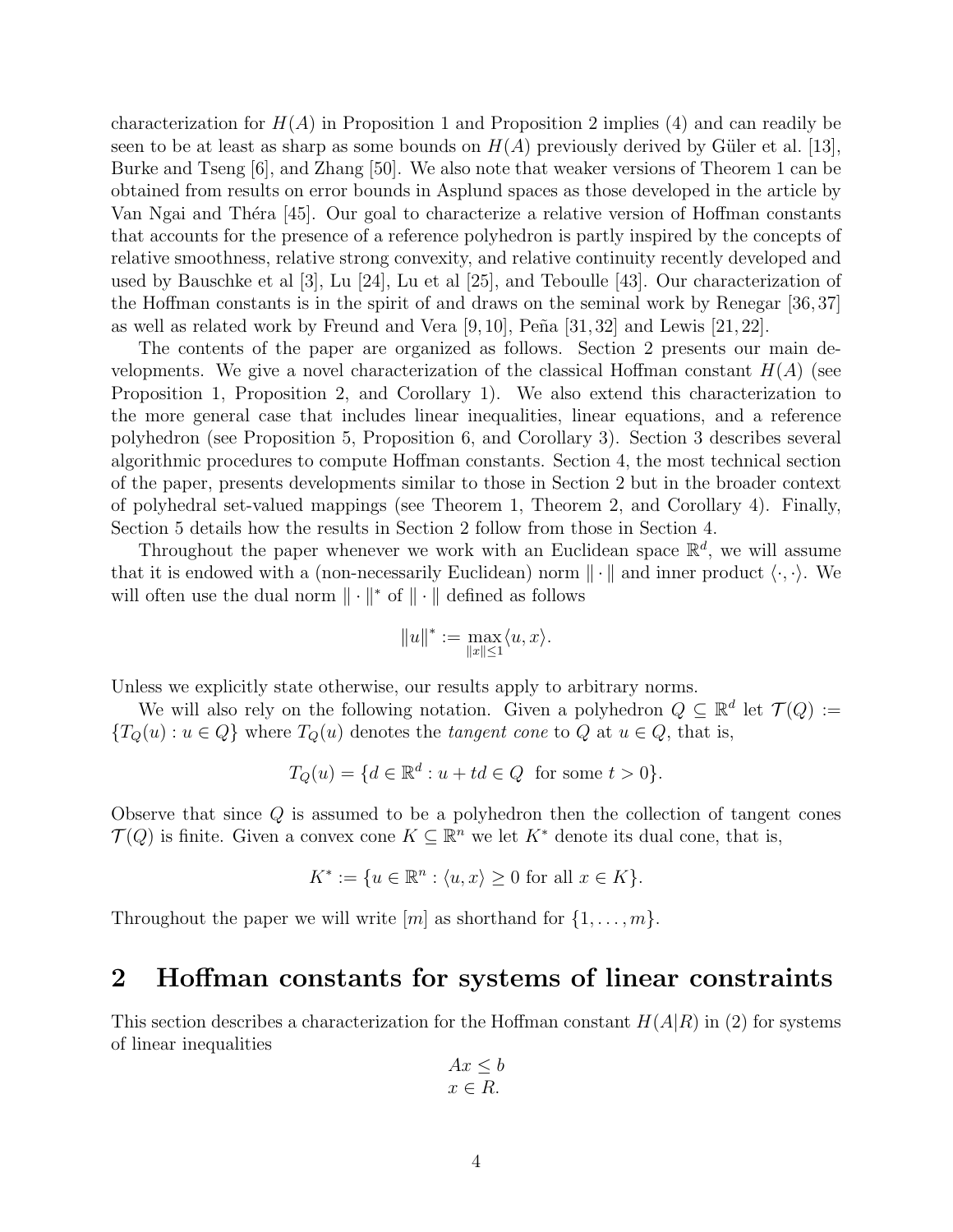We subsequently consider analogous Hoffman constants for systems of linear inequalities and linear equations

$$
Ax \leq b
$$
  
\n
$$
Cx = d
$$
  
\n
$$
x \in R.
$$

Although the latter case with inequalities and equations subsumes the former case, for exposition purposes we discuss separately the case with inequalities only. Furthermore, we start with the special case  $R = \mathbb{R}^n$ . The notation and main ideas in this special case are simpler and easier to grasp. In particular, the crux of the characterization of  $H(A)$  based on a canonical collection of submatrices of A is more apparent.

We defer the proofs of the propositions in this section to Section 5, where we show that they follow from more general results for polyhedral set-valued mappings detailed in Section 4.

#### 2.1 The case of inequalities only

Proposition 1 below gives a characterization of the *sharpest* Hoffman constant  $H(A)$  such that (1) holds. The characterization is stated in terms of a canonical collection of submatrices of A.

Let  $A \in \mathbb{R}^{m \times n}$ . We next consider systems of linear inequalities of the form

$$
Ax \leq b.
$$

Let  $\mathcal{S}(A) := \{ J \subseteq [m] : A_J \mathbb{R}^n + \mathbb{R}_+^J = \mathbb{R}^J \}$  and

$$
H(A) := \max_{J \in \mathcal{S}(A)} H_J(A) \tag{5}
$$

where

$$
H_J(A) := \max_{\substack{y \in \mathbb{R}^m \\ \|y\| \le 1}} \min_{\substack{x \in \mathbb{R}^n \\ A_J x \le y_J}} \|x\|
$$

for each  $J \in \mathcal{S}(A)$ . By convention  $H_J(A) = 0$  if  $J = \emptyset$ .

Throughout the sequel, for  $A \in \mathbb{R}^{m \times n}$  and  $b \in \mathbb{R}^m$  we let  $P_A(b)$  denote the polyhedron  $\{x \in \mathbb{R}^n : Ax \leq b\}.$ 

**Proposition 1.** Let  $A \in \mathbb{R}^{m \times n}$ . Then for all  $b \in A(\mathbb{R}^n) + \mathbb{R}^m_+$  and all  $u \in \mathbb{R}^n$ 

$$
dist(u, P_A(b)) \le H(A) \cdot dist(b - Au, \mathbb{R}_+^m) \le H(A) \cdot ||(Au - b)_+||. \tag{6}
$$

Furthermore, the first bound in (6) is tight: If  $H(A) > 0$  then there exist  $b \in A \mathbb{R}^n + \mathbb{R}^m_+$  and  $u \in \mathbb{R}^n$  such that

$$
dist(u, P_A(b)) = H(A) \cdot dist(b - Au, \mathbb{R}^m_+) > 0.
$$

The following result complements Proposition 1 and yields an alternative expression for  $H(A).$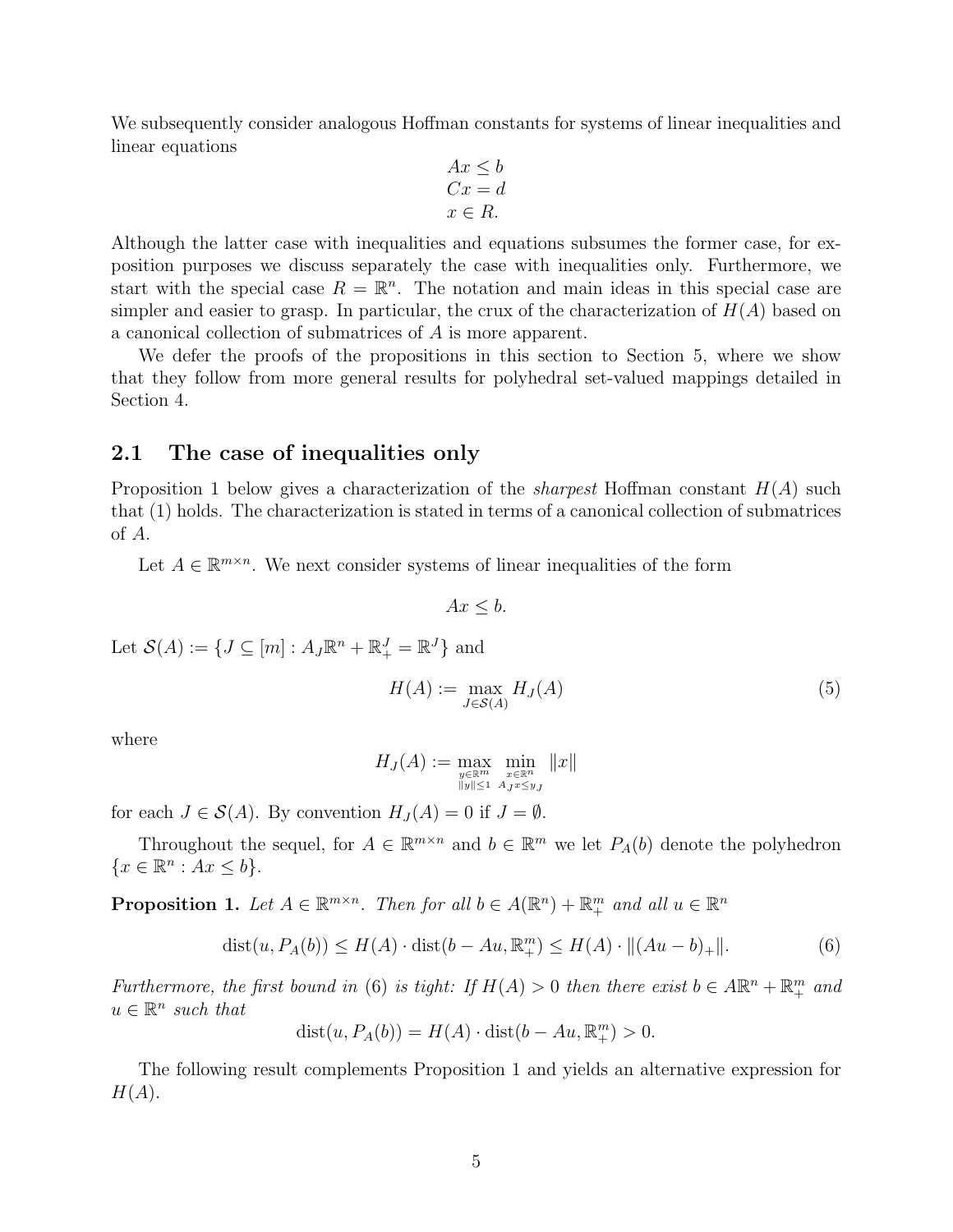**Proposition 2.** Let  $A \in \mathbb{R}^{m \times n}$ . Then for all  $J \in \mathcal{S}(A)$ 

$$
H_J(A) = \max_{\substack{y \in \mathbb{R}^m \\ \|y\| \le 1}} \min_{\substack{x \in \mathbb{R}^n \\ A_J x \le y_J}} \|x\| = \frac{1}{\min_{v \in \mathbb{R}_+^J, \|v\|^* = 1}} \|A_J^T v\|^*,\tag{7}
$$

with the convention that the last denominator is  $+\infty$  and thus  $H_J(A) = 0$  when  $J = \emptyset$ . In particular,

$$
H(A) = \max_{J \in \mathcal{S}(A)} \frac{1}{\min_{v \in \mathbb{R}_+^J, ||v||^* = 1} ||A_J^T v||^*}.
$$
\n(8)

Proposition 2 implies that

$$
H(A) = \max_{J \in \mathcal{S}(A)} \max\{ ||v||^* : v \in \mathbb{R}_+^J, ||A_J^T v||^* \le 1 \}
$$
  
= 
$$
\max_{J \in \mathcal{S}(A)} \max\{ ||\tilde{v}||^* : \tilde{v} \in \text{ext}\{v \in \mathbb{R}_+^J, ||A_J^T v||^* \le 1 \} \},
$$

where  $ext(C)$  denotes the set of extreme points of a closed convex set C. Thus the following bound on  $H(A)$  previously established in [6,13] readily follows:

$$
H(A) = \max_{J \in \mathcal{S}(A)} \max \{ ||\tilde{v}||^* : \tilde{v} \in \text{ext}\{v \in \mathbb{R}^J_+, ||A_J^T v||^* \le 1\} \}
$$
  

$$
\le \max \{ ||\tilde{v}||^* : \tilde{v} \in \text{ext}\{v \in \mathbb{R}^m_+, ||A^T v||^* \le 1\} \}.
$$

Furthermore, observe that if  $J \in \mathcal{S}(A)$  and  $\tilde{v} \in \text{ext}\{v \in \mathbb{R}^J_+, ||A_J^{\mathsf{T}}v||^* \leq 1\}$  then  $A_{J'}$  must have full row rank for  $J' := \{i : \tilde{v}_i > 0\} \subseteq J$ . Therefore Proposition 2 also implies that

$$
H(A) = \max_{\substack{J \subseteq \{1,\ldots,m\} \\ A_J \text{ full row rank}}} \max\{\|v\|^* : v \in \mathbb{R}^J_+, \|A_J^{\mathsf{T}}v\|^* \le 1\} = \max_{\substack{J \subseteq \{1,\ldots,m\} \\ A_J \text{ full row rank}}} \frac{1}{\min_{v \in \mathbb{R}^J_+, \|v\|^* = 1} \|A_J^{\mathsf{T}}v\|^*},
$$

which is precisely the characterization (4) of  $H(A)$ . In addition, Proposition 2 implies the following bound on  $H(A)$  in terms of the  $\chi(A)$  condition measure [41, 44, 46] established in [50] for the special case when A is full column rank and both  $\mathbb{R}^m$  and  $\mathbb{R}^n$  are endowed with Euclidean norms:

$$
H(A) = \max_{J \subseteq \{1, ..., m\} \atop A_J \text{ full row rank}} \max\{\|v\| : v \in \mathbb{R}_+^J, \|A_J^T v\| \le 1\}
$$
  
= 
$$
\max_{J \subseteq [m], |J| = n \atop A_J \text{ non-singular}} \max\{\|v\| : v \in \mathbb{R}_+^J, \|A_J^T v\| \le 1\}
$$
  

$$
\le \max_{J \subseteq [m], |J| = n \atop A_J \text{ non-singular}} \max\{\|v\| : v \in \mathbb{R}^J, \|A_J^T v\| \le 1\}
$$
  
= 
$$
\max_{J \subseteq [m], |J| = n \atop A_J \text{ non-singular}} \|A_J^{-1}\|
$$
  
= 
$$
\chi(A).
$$

The last step follows from [50, Prop. 3.7].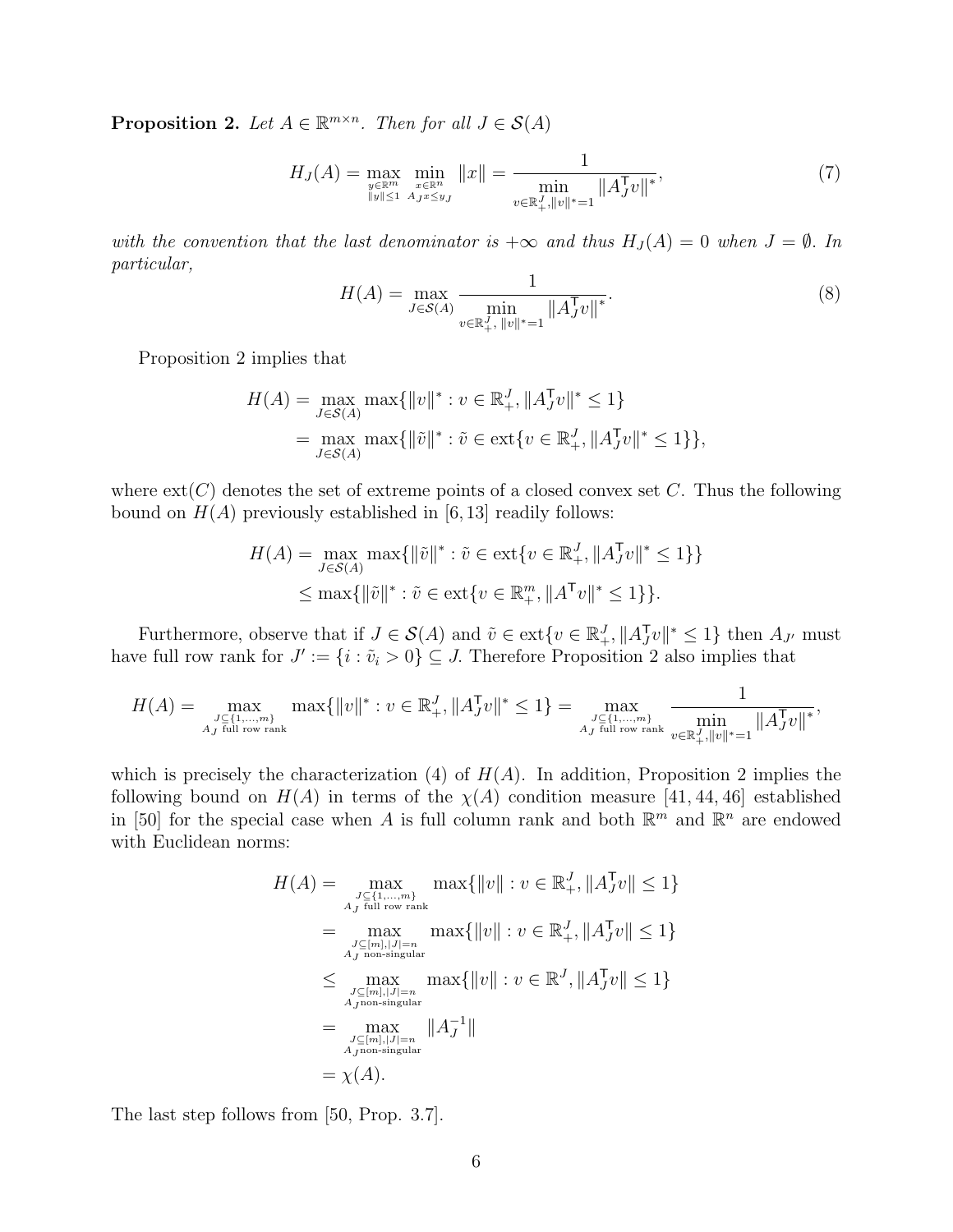Observe that the above inequality could be fairly loose. For example if  $A =$  $\begin{bmatrix} 1 & -\epsilon \end{bmatrix}$ 1  $\epsilon$ 1 for some small  $\epsilon > 0$ , then  $H(A) = 1 + O(\epsilon)$  whereas  $||A^{-1}|| = \Omega(1/\epsilon)$ .

Proposition 2 also implies that the Hoffman constant  $H(A)$  can be computed by maximizing over a potentially much smaller collection  $\mathcal{F} \subseteq \mathcal{S}(A)$  as stated in equation (10) below. The expressions (8) and (10) for  $H(A)$  are at the heart of one of the algorithmic procedures for computing  $H(A)$  that we discuss in Section 3.

Corollary 1. Let  $A \in \mathbb{R}^{m \times n}$ .

(a) If  $A\mathbb{R}^n + \mathbb{R}^m_+ = \mathbb{R}^m$  then

$$
H(A) = \frac{1}{\min_{v \in \mathbb{R}_+^m, \|v\|^* = 1} \|A^{\mathsf{T}} v\|^*}.
$$
\n(9)

(b) Suppose  $\mathcal{F} \subseteq \mathcal{S}(A)$  and  $\mathcal{I} \subseteq 2^{[m]} \setminus \mathcal{S}(A)$  are such that for all  $J \subseteq [m]$  either  $J \subseteq F$  for some  $F \in \mathcal{F}$ , or  $I \subseteq J$  for some  $I \in \mathcal{I}$ . Then

$$
H(A) = \max_{J \in \mathcal{F}} H_J(A) = \max_{J \in \mathcal{F}} \frac{1}{\min_{v \in \mathbb{R}_+^J, ||v||^* = 1} ||A_J^T v||^*}.
$$
 (10)

*Proof.* (a) This follows from part (b) applied to  $\mathcal{F} = \{[m]\}\$  and  $\mathcal{I} = \emptyset$ .

(b) The conditions on F and I imply that for all  $J \in S(A)$  there exists  $F \in \mathcal{F}$  such that  $J \subseteq F$ . The latter condition implies  $H_J(A) \leq H_F(A)$ . Therefore

$$
H(A) = \max_{J \in \mathcal{S}(A)} H_J(A) = \max_{J \in \mathcal{F}} H_J(A) = \max_{J \in \mathcal{F}} \frac{1}{\min_{v \in \mathbb{R}_+^J, ||v||^* = 1} ||A_J^T v||^*}.
$$

The identity (9) in Corollary 1 has the following geometric interpretation. By Gordan's Theorem,  $Ax < 0$  has a solution if and only if  $A^T v = 0$ ,  $v \neq 0$  does not. Equivalently,  $A\mathbb{R}^n + \mathbb{R}^m_+ = \mathbb{R}^m$  if and only if  $0 \notin \{A^{\mathsf{T}}v : v \geq 0, ||v||^* = 1\}$ . When this is the case, the quantity  $1/H(A)$  is precisely the distance (in the dual norm  $\|\cdot\|^*$ ) from the origin to  ${A}^{\mathsf{T}}v : v \geq 0, ||v||^* = 1$ . The latter quantity in turn equals the *distance to non-surjectivity* of the mapping  $x \mapsto Ax + \mathbb{R}^m_+$ , that is, the norm of the smallest perturbation matrix  $\Delta A \in \mathbb{R}^{m \times n}$ such that  $(A + \Delta A)\mathbb{R}^n + \mathbb{R}^m + \mathbb{R}^m$  as it is detailed in [21]. This distance to non-surjectivity is the same as Renegar's *distance to ill-posedness* of the system of linear inequalities  $Ax < 0$ defined by A. The more general identity (8) in Proposition 2 in turn can be interpreted as follows. The quantity  $1/H(A)$  is the smallest distance to ill-posedness of the collection of the *feasible* systems of linear inequalities of the form  $A_J x < 0$  for  $J \subseteq [m]$ .

The distance to ill-posedness provides the main building block for Renegar's concept of condition number for convex optimization introduced in the seminal papers [36, 37] that has been further extended in  $[1, 5, 7-10, 31, 32]$  among many other articles.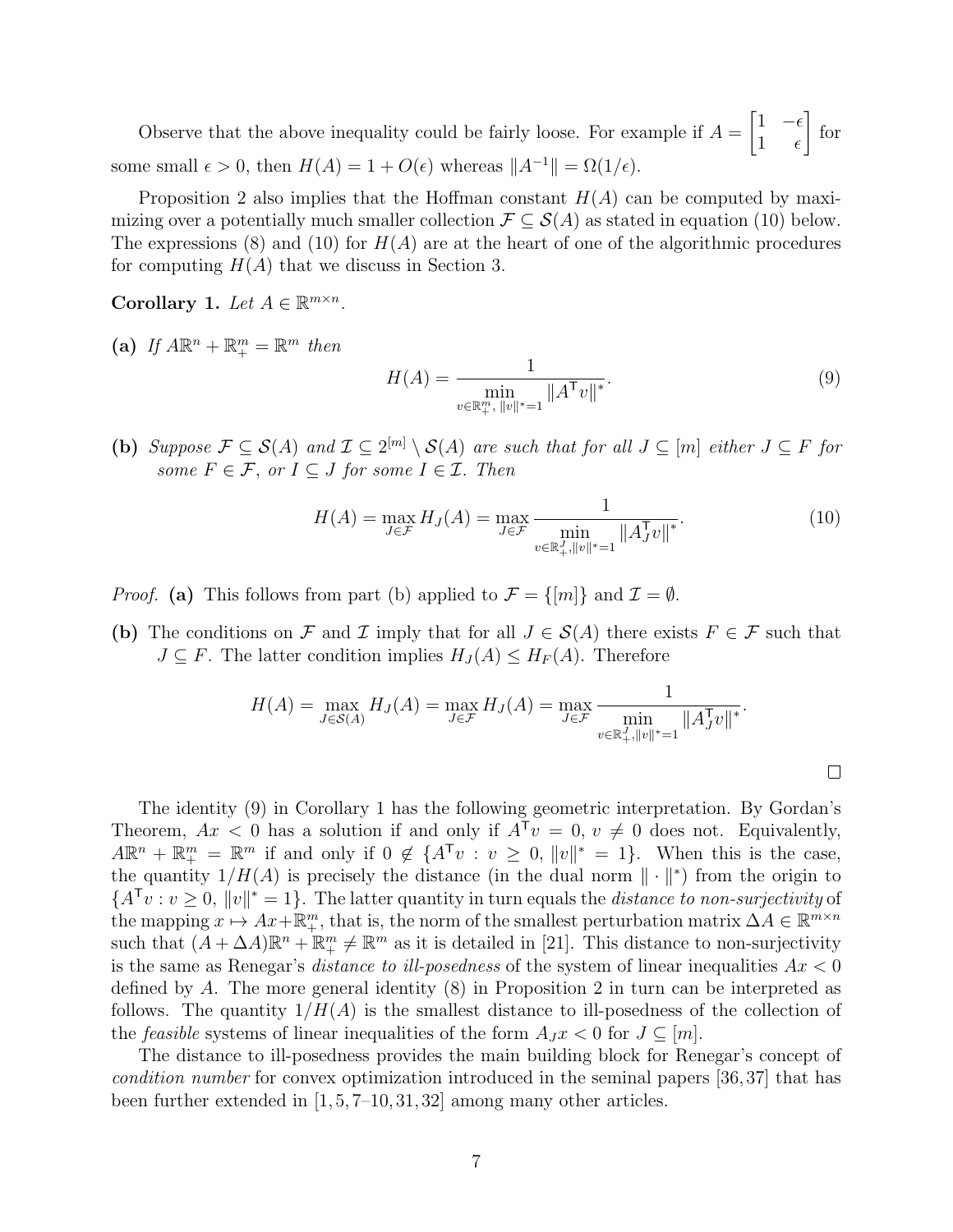Proposition 1, Proposition 2, and Corollary 1 extend to the more general context when there is a reference polyhedron representing some constraints that are easy to satisfy. More precisely, let  $R \subseteq \mathbb{R}^n$  be a reference polyhedron and  $A \in \mathbb{R}^{m \times n}$ . Consider systems of the following form

$$
Ax \leq b
$$

$$
x \in R,
$$

where  $R$  represents a set of constraints that are easy to satisfy. It is natural to consider a refinement of the Hoffman constant  $H(A)$  that reflects the presence of these easy-to-satisfy constraints. To that end, let  $\mathcal{S}(A|R)$  and  $H(A|R)$  be the extensions of  $\mathcal{S}(A)$  and  $H(A)$ defined as follows.

$$
\mathcal{S}(A|R) := \{ (J,K) : J \subseteq [m], K \in \mathcal{T}(R) \text{ and } A_J(K) + \mathbb{R}_+^J = \mathbb{R}^J \},
$$

and

$$
H(A|R) = \max_{(J,K)\in\mathcal{S}(A|R)} H_{J,K}(A),
$$

where

$$
H_{J,K}(A) := \max_{\substack{y \in \mathbb{R}^m \\ \|y\| \le 1}} \min_{\substack{x \in K \\ A_J x \le y_J}} \|x\|
$$

Once again, by convention  $H_{J,K}(A) = 0$  if  $J = \emptyset$ .

We have the following analogue of Proposition 1.

**Proposition 3.** Let  $A \in \mathbb{R}^{m \times n}$  and  $R \subseteq \mathbb{R}^n$  be a reference polyhedron. Then for all  $b \in \mathbb{R}^n$  $A(R) + \mathbb{R}^m_+$  and  $u \in R$ 

$$
dist(u, P_A(b) \cap R) \leq H(A|R) \cdot dist(b - Au, \mathbb{R}_+^m) \leq H(A|R) \cdot ||(Au - b)_+||.
$$

Furthermore the first bound is tight: If  $H(A|R) > 0$  then there exist  $b \in A(R) + \mathbb{R}_{+}^{m}$  and  $u \in R$  such that

$$
dist(u, P_A(b) \cap R) = H(A|R) \cdot dist(b - Au, \mathbb{R}_+^m) > 0.
$$

We also have the following analogue of Proposition 2 that provides an alternative expression for  $H(A|R)$ .

**Proposition 4.** Let  $A \in \mathbb{R}^{m \times n}$  and  $R \subseteq \mathbb{R}^n$  be a reference polyhedron. Then for all  $(J, K) \in$  $\mathcal{S}(A|R)$ 

$$
H_{J,K}(A) = \max_{\substack{y \in \mathbb{R}^m \\ \|y\| \le 1}} \min_{\substack{x \in K \\ A_J x \le y_J}} \|x\| = \frac{1}{\min_{\substack{v \in \mathbb{R}_+^J, \|v\|^* = 1 \\ A_J^T v - u \in K^*}} \|u\|^*}.
$$
 (11)

In particular,

$$
H(A|R) = \max_{(J,K)\in\mathcal{S}(A|R)} \frac{1}{\min_{\substack{v\in\mathbb{R}_{+}^J, \|v\|^*=1\\A_J^T v - u\in K^*}} \|u\|^*}.
$$
 (12)

We also have the following analogue of Corollary 1.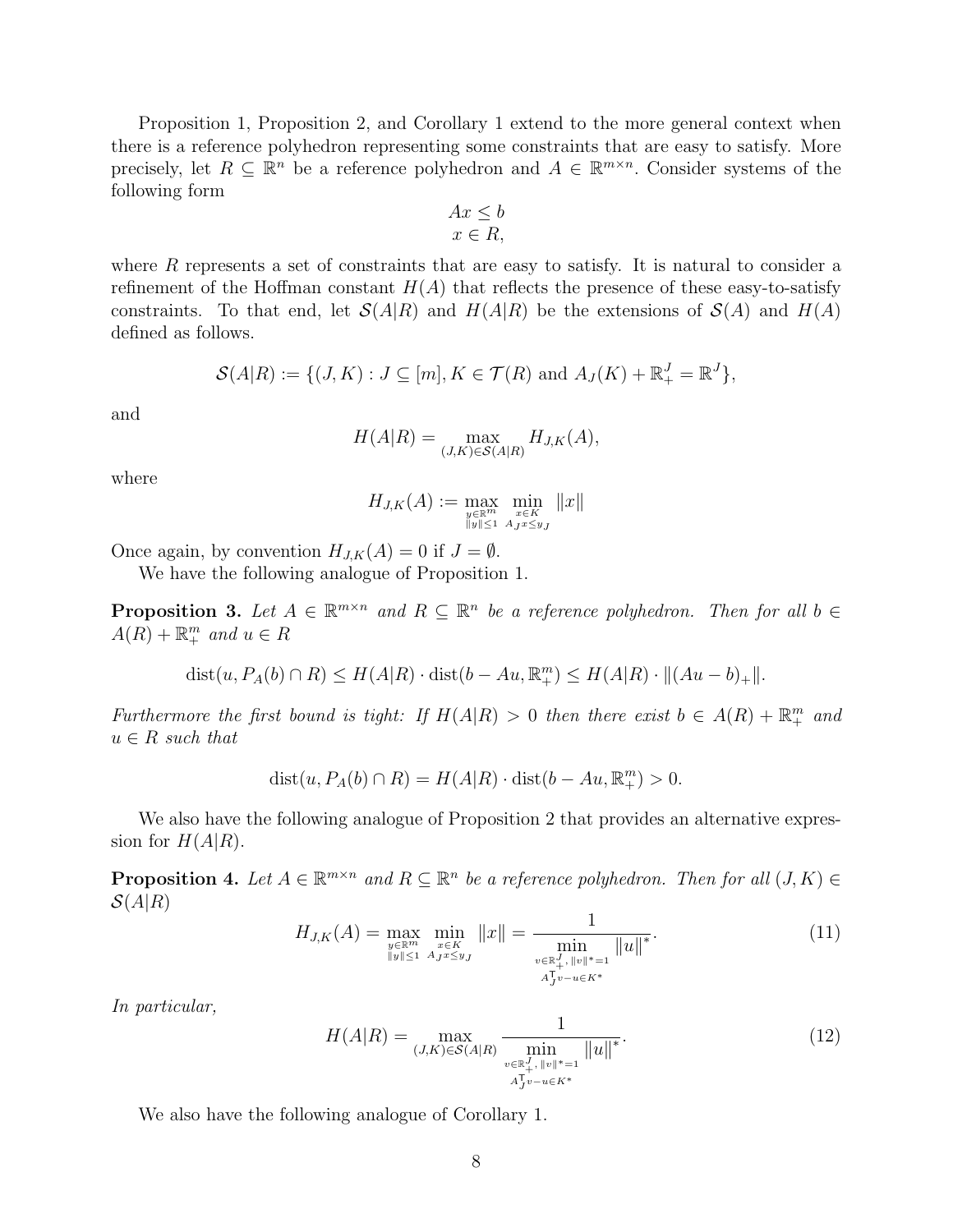**Corollary 2.** Let  $A \in \mathbb{R}^{m \times n}$  and  $R \subseteq \mathbb{R}^n$  be a reference polyhedron.

(a) If R is a cone and  $A(R) + \mathbb{R}^m_+ = \mathbb{R}^m$  then

$$
H(A|R) = \max_{\substack{y \in \mathbb{R}^m \\ \|y\| \le 1}} \min_{\substack{x \in R \\ Ax \le y}} \|x\| = \frac{1}{\min_{\substack{v \in \mathbb{R}_+^m, \|v\|^* = 1 \\ A^{\mathsf{T}} v - u \in R^*}} \|u\|^*}.
$$
 (13)

(b) Suppose  $\mathcal{F} \subseteq \mathcal{S}(A|R)$  and  $\mathcal{I} \subseteq 2^{[m]} \times \mathcal{T}(R) \setminus \mathcal{S}(A|R)$  are such that for all  $(J, K) \in$  $2^{[m]} \times \mathcal{T}(R)$  either  $J \subseteq F$  and  $K \subseteq T$  for some  $(F, T) \in \mathcal{F}$ , or  $I \subseteq J$  and  $U \subseteq K$  for some  $(I, U) \in \mathcal{I}$ . Then

$$
H(A|R) = \max_{(J,K)\in\mathcal{F}} \frac{1}{\min_{\substack{v\in\mathbb{R}_+^J, ||v||^*=1 \\ A^{\mathsf{T}}v-u\in K^*}} ||u||^*}.
$$

#### 2.2 The case of inequalities and equations

Let  $A \in \mathbb{R}^{m \times n}$ ,  $C \in \mathbb{R}^{p \times n}$ , and  $R \subseteq \mathbb{R}^n$  be a reference polyhedron. Consider systems of the form

$$
Ax \le b
$$
  
\n
$$
Cx = d
$$
  
\n
$$
x \in R,
$$

where  $R$  represents some constraints that are easy to satisfy.

Proposition 5 below gives a bound analogous to (1) for the distance from a point  $u \in R$ to a nonempty polyhedron of the form

$$
\{x \in R : Ax \le b, Cx = d\} = P_A(b) \cap C^{-1}(d) \cap R.
$$

For  $J \subseteq [m]$  let  $[A, C; J] : \mathbb{R}^n \Rightarrow \mathbb{R}^m \times \mathbb{R}^p$  be the set-valued mapping defined by

$$
x \mapsto \{ (Ax + s, Cx) : s \in \mathbb{R}^m, s_J \ge 0 \}.
$$

Let

$$
\mathcal{S}(A, C|R) := \{ (J, K) : J \subseteq [m], K \in \mathcal{T}(R), [A, C, J](K) \text{ is a linear subspace} \},
$$

and

$$
H(A, C|R) := \max_{(J,K)\in\mathcal{S}(A, C|R)} \max_{(y,w)\in\mathbb{R}^m \times C(K)} \min_{\substack{x \in K \\ \|y,w\| \le 1}} \|x\|.
$$
 (14)

We have the following more general versions of Proposition 3, Proposition 4, and Corollary 2.

**Proposition 5.** Let  $R \subseteq \mathbb{R}^n$  be a reference polyhedron,  $A \in \mathbb{R}^{m \times n}$ , and  $C \in \mathbb{R}^{p \times n}$ . Then for  $all (b, d) ∈ \{(Ax + s, Cx) : x ∈ R, s ∈ \mathbb{R}_{+}^{m}\}$  and  $u ∈ R$ 

$$
\operatorname{dist}(u, P_A(b) \cap C^{-1}(d) \cap R) \le H(A, C|R) \cdot \operatorname{dist}((b - Au, d - Cu), \mathbb{R}_+^m \times \{0\}) \tag{15}
$$

and this bound is tight: If  $H(A, C|R) > 0$  then there exist  $(b, d) \in \{(Ax + s, Cx) : x \in R, s \in \mathbb{R}\}$  $\mathbb{R}^m_+$  and  $u \in R$  such that

$$
dist(u, P_A(b) \cap C^{-1}(d) \cap R) = H(A, C|R) \cdot dist((b - Au, d - Cu), \mathbb{R}_+^m \times \{0\}) > 0.
$$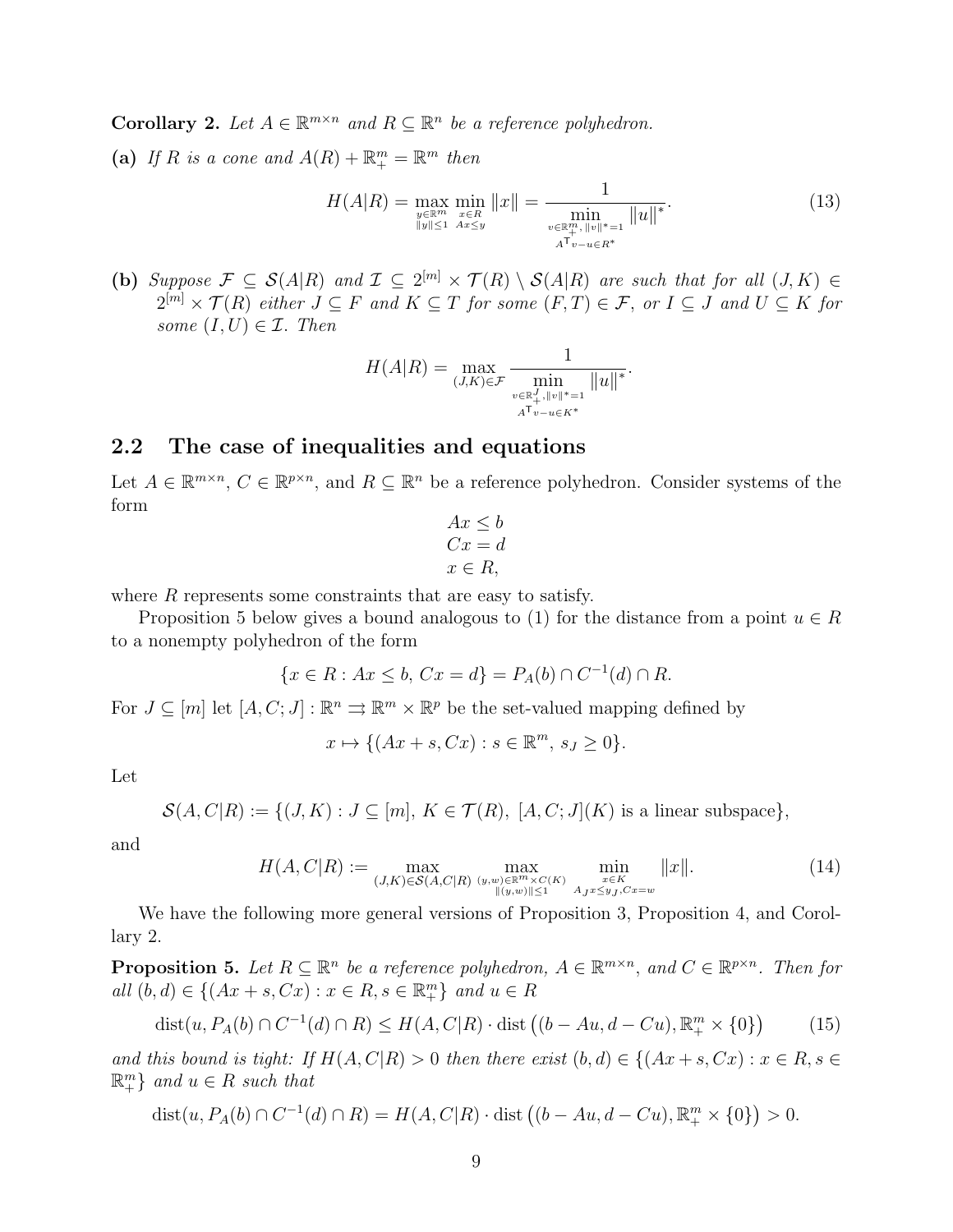**Proposition 6.** Let  $R \subseteq \mathbb{R}^n$  be a reference polyhedron,  $A \in \mathbb{R}^{m \times n}$ , and  $C \in \mathbb{R}^{p \times n}$ . Then for all  $(J, K) \in \mathcal{S}(A, C|R)$ 

$$
\max_{\substack{(y,w)\in \mathbb{R}^m\times C(K)\\ \|(y,w)\|\leq 1}} \ \min_{\substack{x\in K\\ A_Jx\leq y_J,Cx=w}} \|x\| = \frac{1}{\min_{\substack{v\in \mathbb{R}^J_+,z\in C(K)\\ \|v,z\|\|^{*}=1, A_J^Tv+C^\intercal z-u\in K^*}} \|u\|^*}.
$$

In particular

$$
H(A, C|R) = \max_{(J,K)\in\mathcal{S}(A, C|R)} \frac{1}{\min_{\substack{v\in\mathbb{R}^J_+, z\in C(K)\\||(v,z)||^*=1, A_J^T v+C^T z-u\in K^*}} \|u\|^*}.
$$

**Corollary 3.** Let  $R \subseteq \mathbb{R}^n$  be a reference polyhedron,  $A \in \mathbb{R}^{m \times n}$ , and  $C \in \mathbb{R}^{p \times n}$ .

(a) If R is a cone and  $\{(Ax + s, Cx) : x \in R, s \in \mathbb{R}_{+}^{m}\}\$ is a linear subspace then

$$
H(A, C|R) = \frac{1}{\min_{\substack{v \in \mathbb{R}_+^m, z \in C(R) \\ ||(v,z)||^* = 1, A^{\mathsf{T}} v + C^{\mathsf{T}} z - u \in R^*}} ||u||^*}.
$$
 (16)

(b) Suppose  $\mathcal{F} \subseteq \mathcal{S}(A, C | R)$  and  $\mathcal{I} \subseteq 2^{[m]} \times \mathcal{T}(R) \setminus \mathcal{S}(A, C | R)$  are such that for all  $(J, K) \in$  $2^{[m]} \times \mathcal{T}(R)$  either  $J \subseteq F$  and  $K \subseteq T$  for some  $(F,T) \in \mathcal{F}$ , or  $I \subseteq J$  and  $U \subseteq K$  for some  $(I, U) \in \mathcal{I}$ . Then

$$
H(A, C|R) = \max_{(J,K)\in\mathcal{F}} \frac{1}{\min_{\substack{v\in\mathbb{R}^J_+, z\in C(K)\\ \|\varepsilon v, z\|^* = 1, A^T_y v + C^T z - u\in K^*}} \|u\|^*}.
$$

The constant  $H(A, C|R)$  generalizes the previous constants  $H(A)$ ,  $H(A|R)$ . More precisely, by taking  $p = 0$  and  $C = \lceil \cdot \rceil$  the "empty"  $0 \times n$  matrix, we get

$$
H(A, [ \; ] \mid R) = H(A|R).
$$

If  $C = [ \ ]$  and  $R = \mathbb{R}^n$  then we get  $H(A, [ \ ] | \mathbb{R}^n) = H(A)$ .

Therefore Proposition 1 and Proposition 3 are special cases of Proposition 5. Likewise, Proposition 2 and Proposition 4 are special cases of Proposition 6. We present the proofs of Proposition 5 and Proposition 6 in Section 5. They are immediate consequences of the more general Theorem 1 and Theorem 2 for polyhedral sublinear mappings.

Another special and particularly interesting case occurs when  $m = 0$  and  $A = []$ . This concerns systems of the form

$$
Cx = d
$$

$$
x \in R,
$$

where  $R$  represents some polyhedral constraints that are easy to satisfy. In this case Proposition 5 implies that for all  $d \in C(R)$  and  $x \in R$ 

$$
\text{dist}(x, C^{-1}(d) \cap R) \le \tilde{H}(C \mid R) \cdot \|d - Cx\|,\tag{17}
$$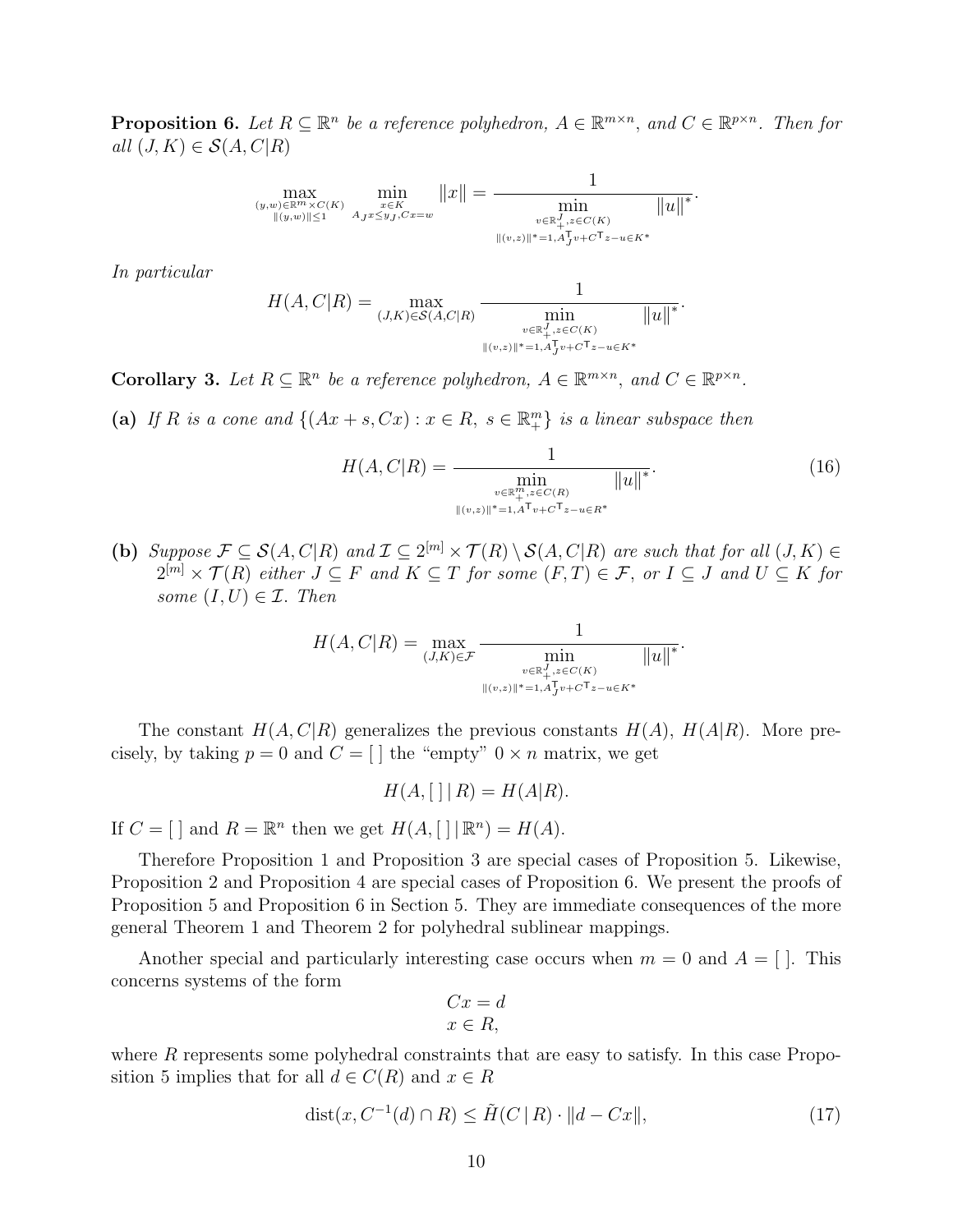where

$$
\tilde{H}(C \mid R) = H(\left[ \cdot, C \mid R \right]) = \max_{K \in \tilde{\mathcal{S}}(C \mid R)} \max_{w \in C(K) \atop \|w\| \le 1} \min_{\substack{x \in K \\ Cx = w}} \|x\|,
$$

and

$$
\tilde{\mathcal{S}}(C | R) = \mathcal{S}([ , C | R) = \{ K \in \mathcal{T}(R) : C(K) \text{ is a linear subspace} \}.
$$

Proposition 5 also implies that the bound (17) is tight. Furthermore, Proposition 6 yields

$$
\tilde{H}(C|R) = \max_{K \in \tilde{\mathcal{S}}(C|R)} \frac{1}{\min_{\substack{z \in C(K), ||z||^* = 1 \\ C^{\mathsf{T}} z - u \in K^*}} ||u||^*}.
$$

In addition, Corollary 3 implies that if R is a cone and  $C(R)$  is a linear subspace then

$$
\tilde{H}(C|R) = \max_{\substack{w \in C(R) \\ \|z\| \le 1}} \min_{\substack{x \in R \\ Cx = w}} \|x\| = \frac{1}{\min_{\substack{z \in C(R), \|z\|^* = 1 \\ C^{\mathsf{T}} z - u \in R^*}} \|u\|^*}.
$$
\n(18)

In a nice analogy to (9) in Corollary 1, the identity (18) has the following geometric interpretation. If R is a cone then  $L := C(R)$  is a linear subspace if and only if  $Cx \in \text{relint}(R)$ is feasible and when this is the case (18) implies that

$$
\frac{1}{\tilde{H}(C \mid R)} = \max\{r : w \in L, ||w|| \le r \Rightarrow y \in C(\mathbb{B} \cap R)\},\
$$

where  $\mathbb{B} := \{x \in \mathbb{R}^n : ||x|| \leq 1\}$ . In other words,  $1/\tilde{H}(C | R)$  is the radius of the largest ball in L centered at the origin and contained in  $L \cap C(\mathbb{B} \cap R)$ . This radius can be seen as a generalization of the smallest singular value of C. Indeed, observe that when  $R = \mathbb{R}^n$  and both  $\mathbb{R}^n$  and  $\mathbb{R}^m$  are endowed with Euclidean norms,  $1/\tilde{H}(C | \mathbb{R}^n)$  is the smallest positive singular value of C. In the special case when R is a cone and  $C(R) = \mathbb{R}^m$ , the quantity  $1/H(C | R)$  equals the *distance to non-surjectivity* of the mapping

$$
x \mapsto \begin{cases} Cx & \text{if } x \in R \\ \emptyset & \text{otherwise} \end{cases}
$$

as detailed in [21]. This distance to non-surjectivity is the same as Renegar's distance to *ill-posedness* of the system of constraints  $Cx = 0, x \in \text{relint}(R)$  defined by C.

## 3 Computing Hoffman constants

We next describe some algorithmic approaches to compute Hoffman constants. For ease of exposition, we focus on the computation of  $H(A)$  but the approaches described below can be extended to compute or estimate more general relative Hoffman constants  $H(A, C|R)$ .

We describe two main approaches to compute  $H(A)$ . The first approach is based on a formulation of  $H(A)$  as a mathematical program with linear complementarity constraints (MPLCC). The MPLCC formulation in turn can be rewritten as a mixed integer linear program or as a linear program with special order set constraints of type 1. The second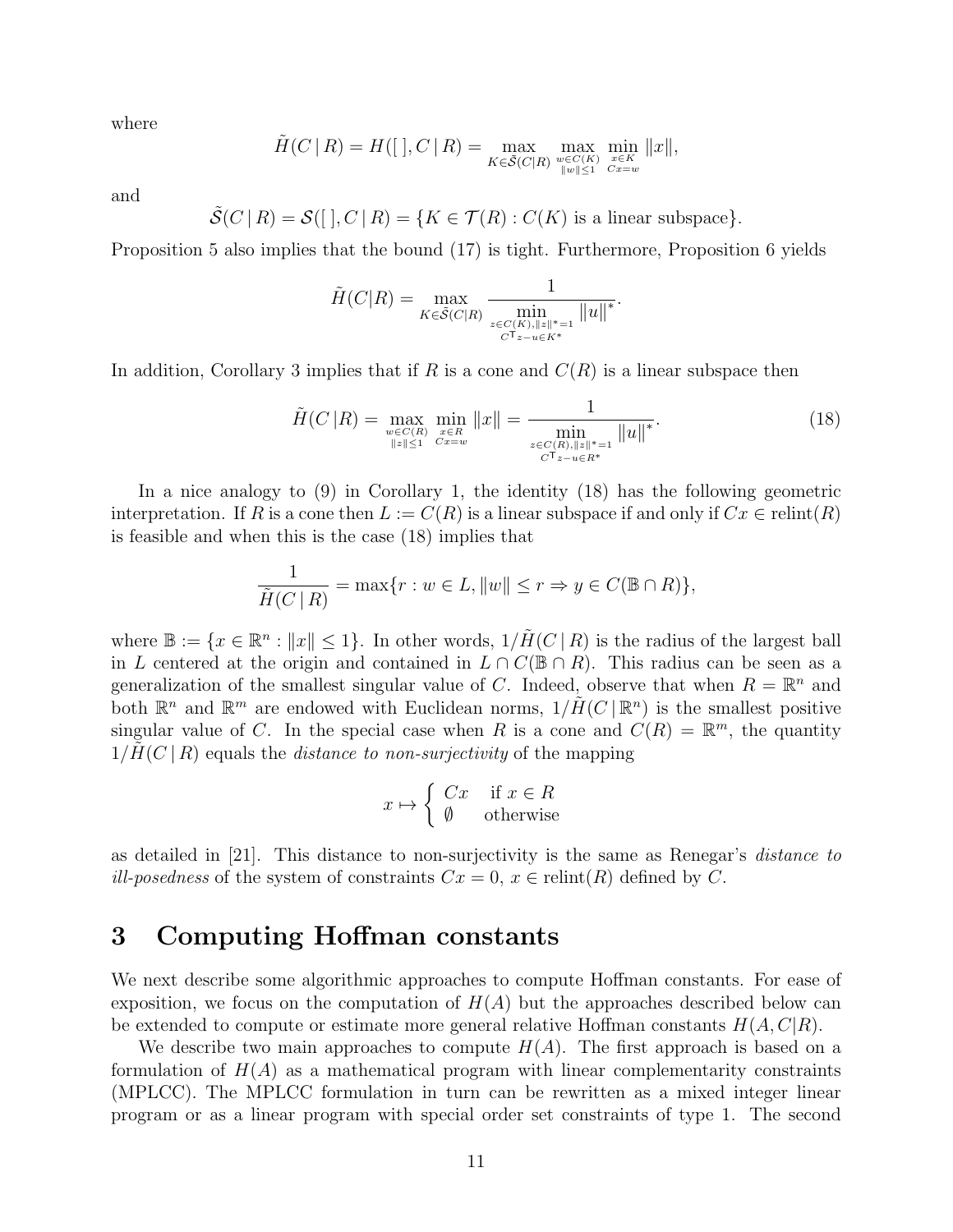approach is based on identifying collections of sets that satisfy a certain covering property based on Corollary 1.

Throughout this section we assume that  $A \neq 0$  as otherwise the computation of  $H(A)$  is uninteresting.

#### 3.1 MPLCC formulation of  $H(A)$

The next proposition shows that  $H(A)$  can be formulated as an MPLCC.

**Proposition 7.** Let  $A \in \mathbb{R}^{m \times n} \setminus \{0\}$ . Then

$$
\frac{1}{H(A)} = \min_{x,s,v} \|A^{\mathsf{T}}v\|^*
$$
\n
$$
\text{s.t. } Ax - s \le -1
$$
\n
$$
\|v\|^* = 1
$$
\n
$$
s_i v_i = 0, \ i = 1, ..., m
$$
\n
$$
s \ge 0, \ v \ge 0.
$$
\n(19)

*Proof.* This is essentially a restatement of  $(8)$ . Indeed,  $(8)$  can be rewritten as

$$
\frac{1}{H(A)} = \min_{J \in \mathcal{S}(A)} \min_{u \in \mathbb{R}_+^J, \|u\|^* = 1} \|A_J^\mathsf{T} u\|^* \tag{20}
$$

To establish the equivalence between (19) and (20), observe that the set of feasible points  $(x, s, v)$  for (19) is in one-to-one correspondence with the set of pairs  $(J, u)$  such that  $J \in \mathcal{S}(A)$ and  $u \in \mathbb{R}^J_+$ ,  $||u||^* = 1$  via

$$
J = \{ i \in [m] : s_i = 0 \} \text{ and } u = v_J.
$$

Under this correspondence we have  $||A^{\mathsf{T}}v||^* = ||A_J^{\mathsf{T}}u||^*$  and thus (19) is equivalent to (20).  $\overline{\phantom{a}}$ 

For a suitable choice of norms, problem (19) can be cast as a linear program with linear complementarity constraints (LPLCC). Indeed, suppose  $\mathbb{R}^n$  and  $\mathbb{R}^m$  are endowed with the  $\ell_1$ -norm and  $\ell_\infty$ -norm respectively. Then  $||A^T v||^* = ||A^T v||_{\infty}$  and  $||v||^* = ||v||_1$  for all  $v \in \mathbb{R}^m$ and hence for this choice of norms (19) is equivalent to

$$
\frac{1}{H(A)} = \min_{x,v,z,t} t
$$
  
s.t.  $-t\mathbf{1} \le A^{\mathsf{T}} v \le t\mathbf{1}$   

$$
Ax - s \le -\mathbf{1}
$$
  

$$
\mathbf{1}^{\mathsf{T}} v = 1
$$
  

$$
s_i v_i = 0, i = 1,..., m
$$
  

$$
s \ge 0, v \ge 0
$$
 (21)

LPLCC is a large and important class of problems that subsumes linear bilevel optimization and non-convex quadratic programming among others. There a variety of solution methods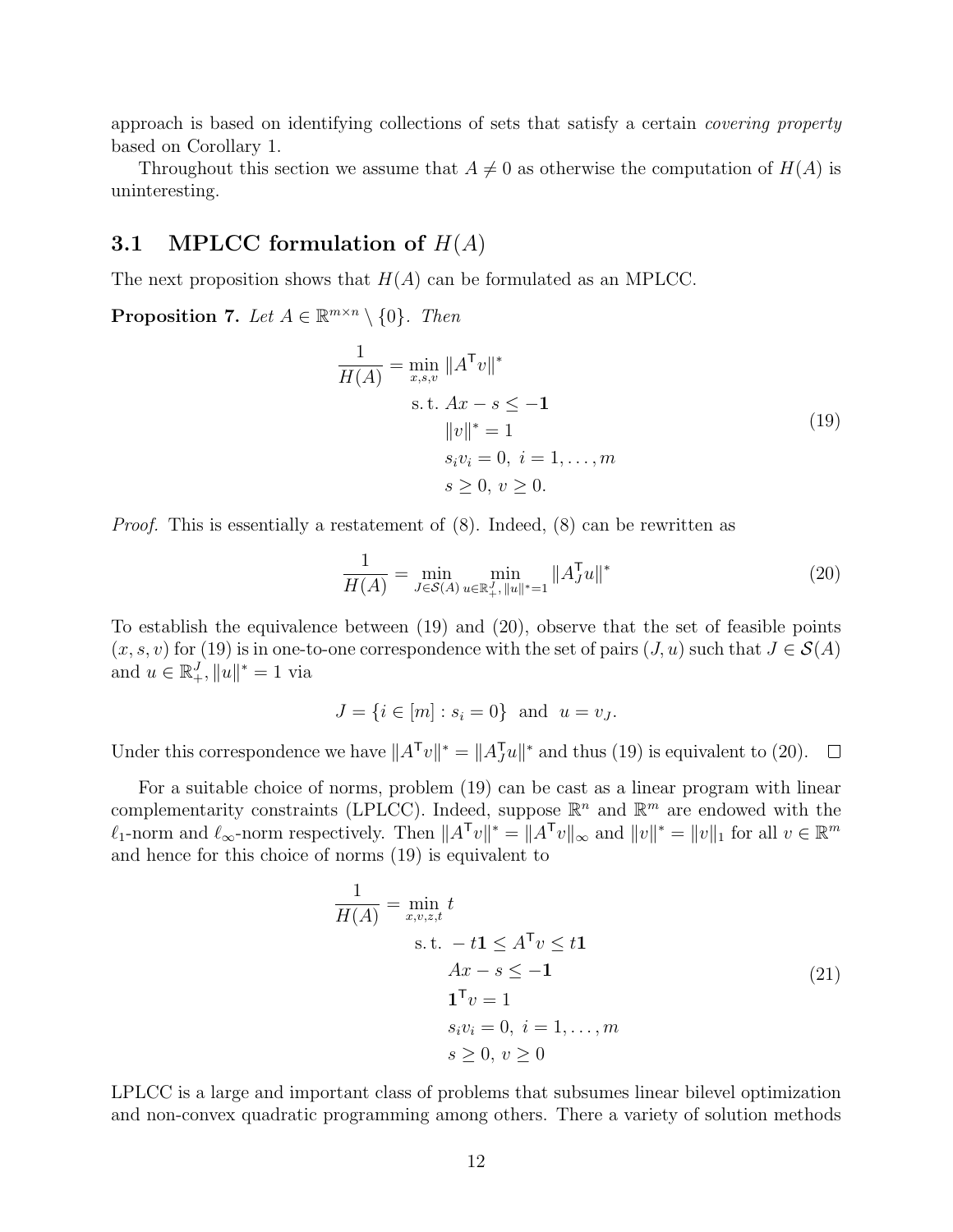for LPLCCs, many of them based on enumerative schemes. For a detailed review on this subject, see [17]. We next describe how (21) can also be formulated as a mixed integer linear program and as a linear program with special order set constraints of type 1.

By using big-M constraints, we can reformulate (21) as the following mixed integer linear program (MILP):

$$
\min_{x,v,z,t} t
$$
\n
$$
\text{s.t. } A^{\mathsf{T}}v \le \mathbf{1}t
$$
\n
$$
A^{\mathsf{T}}v \ge -\mathbf{1}t
$$
\n
$$
Ax \le -z + M(\mathbf{1} - z)
$$
\n
$$
\mathbf{1}^{\mathsf{T}}v = 1
$$
\n
$$
0 \le v \le z
$$
\n
$$
z_j \in \{0,1\}, \ j = 1, \dots, m.
$$
\n(22)

A potential limitation of (22) is the need for an appropriate and valid estimate for the value of M. Modern MILP solvers provide some ways to overcome this limitation. First, state-ofthe-art MILP solvers enable the alternate reformulation of the third and sixth constraints in  $(22)$  as the following set of *indicator* constraints (see [42, Chapter 26]):

$$
z_j = 1 \Rightarrow A_j x \le -1, \quad j = 1, ..., m.
$$
  
\n
$$
z_j \in \{0, 1\}, \qquad j = 1, ..., m.
$$
  
\n(23)

Another alternative to big-M constraints is to use special order set constraints of type 1 (SOS1) as discussed in [34, 39]. An SOS1 constraint is a set of variables in which at most one member can be strictly positive. Problem (21) can be reformulated as a the following linear program with SOS1 constraints:

$$
\min_{x,v,t,s} \quad t
$$
\n
$$
\text{s.t.} \quad -t\mathbf{1} \le A^{\mathsf{T}}v \le t\mathbf{1}
$$
\n
$$
Ax - s \le -\mathbf{1}
$$
\n
$$
\mathbf{1}^{\mathsf{T}}v = 1
$$
\n
$$
s \ge 0, \ v \ge 0
$$
\n
$$
\{v_j, s_j\} \in \text{SOS1}, \quad j = 1, \dots, m.
$$
\n(24)

#### 3.2 Computation of  $H(A)$  via the covering property

Let  $A \in \mathbb{R}^{m \times n} \setminus \{0\}$ . Corollary 1 suggests the following algorithmic approach to compute  $H(A)$ . Find  $\mathcal{F} \subseteq \mathcal{S}(A)$  and  $\mathcal{I} \subseteq 2^{[m]} \setminus \mathcal{S}(A)$  that satisfy the following covering property:

For all  $J \in 2^{[m]}$  either  $J \subseteq F$  for some  $F \in \mathcal{F}$  or  $I \subseteq J$  for some  $I \in \mathcal{I}$ .

Then compute

$$
H(A) := \max_{J \in \mathcal{F}} \frac{1}{\min\{\|A_J^{\mathsf{T}} v\|^* : v \in \mathbb{R}_+^J, \|v\|^* = 1\}}.
$$
\n(25)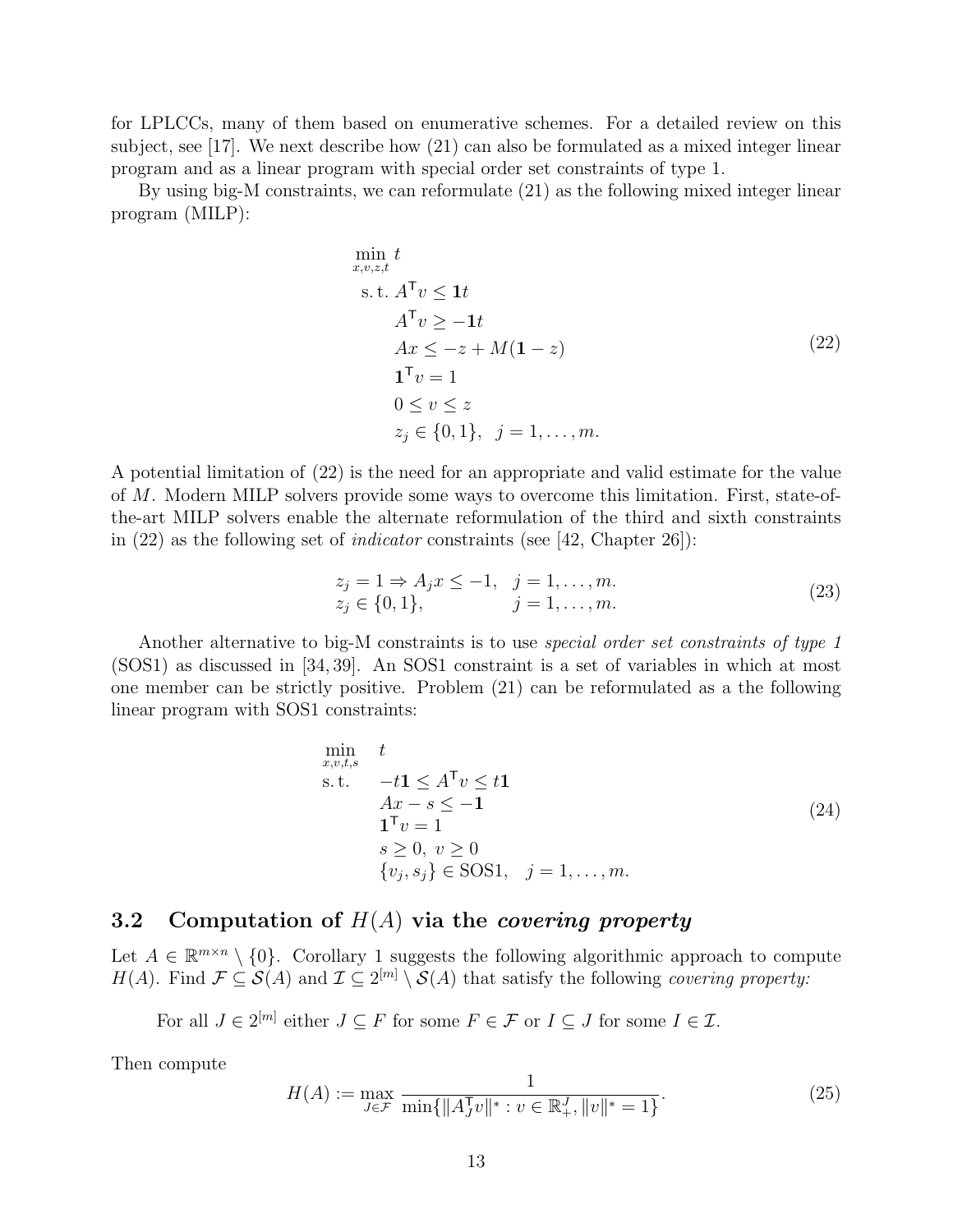We choose the term *covering property* since the above condition can be alternatively stated as follows: every element  $J \in 2^{[m]}$  of the the ground set  $2^{[m]}$  is either "covered" by some set in F or its complement  $[m] \setminus J$  is "covered" by the complement of some set in I. Observe that  $(\mathcal{F}, \mathcal{I}) = (\mathcal{S}(A), \mathcal{S}(A))$  satisfies the covering property for the collection  $\mathcal{S}(A) \subseteq \mathcal{S}(A)$ of maximal (inclusion-wise) sets in  $\mathcal{S}(A)$  and the collection  $\underline{\mathcal{S}}(A) \subseteq 2^{[m]} \setminus \mathcal{S}(A)$  of minimal (inclusion-wise) sets in  $2^{[m]} \setminus \mathcal{S}(A)$ . Furthermore, it is easy to see that if  $(\mathcal{F}, \mathcal{I})$  satisfies the covering property then  $\overline{S}(A) \subseteq \mathcal{F}$  and  $\mathcal{S}(A) \subseteq \mathcal{I}$ . In other words,  $(\overline{S}(A), S(A))$  is the minimal pair of collections that satisfies the covering property.

The main challenge in computing  $H(A)$  via (25) is the identification of suitable collections  $\mathcal F$  and  $\mathcal I$  that satisfy the covering property. In some special cases, it is possible to find  $\mathcal S(A)$ analytically and thus compute  $H(A)$  via (25) with  $\mathcal{F} = \overline{\mathcal{S}}(A)$ . We illustrate this approach via some examples in Section 3.2.1. In Section 3.2.2 Algorithm 1 describes a general procedure that gradually constructs  $\overline{S}(A)$  and  $S(A)$ . We should note that Algorithm 1 is only viable when the collections  $\overline{S}(A)$  and  $S(A)$  are of reasonable size since the algorithm constructs both of these collections explicitly.

The following observation facilitates the computation of  $H(A)$ . If  $\mathbb{R}^n$  and  $\mathbb{R}^m$  are endowed with the  $\ell_1$ -norm and  $\ell_{\infty}$ -norm respectively then

 $\min\{\|A_J^{\mathsf{T}}v\|^* : v \in \mathbb{R}_+^J, \|v\|^* = 1\} = \min\{\|A_J^{\mathsf{T}}v\|_{\infty} : v \in \mathbb{R}_+^J, \mathbf{1}^{\mathsf{T}}v = 1\}.$  (26)

The latter expression is computable via linear programming.

It is worthwhile noting that although the computation of  $H(A)$  depends on the choices of norms, the covering property does not. In particular, if the pair  $(\mathcal{F}, \mathcal{I})$  satisfies the covering property, then  $H(A)$  can be computed or estimated for any choice of norms via (25) provided that  $\min\{\|A_J^Tv\|^* : v \in \mathbb{R}^J_+, \|v\|^* = 1\}$  can be computed or estimated. We also note that if the pair  $(F, \mathcal{I})$  satisfies the covering property then it provides a *certificate of optimality* for  $H(A)$  since it certifies that  $H_J(A) \leq H(A)$  for any  $J \in \mathcal{S}(A)$ . By contrast, the MPLCC and MILP approaches described in Section 3.1 do not readily provide such a certificate of optimality for  $H(A)$ .

#### 3.2.1 Some examples

As the following examples illustrate, when the matrix  $A$  is highly structured it may be possible to construct  $\mathcal F$  and  $\mathcal I$  directly so that the covering property holds. In the examples below we actually identify the collection  $\overline{S}(A)$  of maximal sets in  $S(A)$ . Once  $\overline{S}(A)$  is identified, we can compute  $H(A)$  via (25) with  $\mathcal{F} = \overline{\mathcal{S}}(A)$ . To facilitate the latter computation, in the next three examples we assume that  $\mathbb{R}^n$  and  $\mathbb{R}^m$  are endowed with the  $\ell_1$ -norm and  $\ell_{\infty}$ -norm respectively so that (26) holds.

**Example 1** (box). Let  $n \geq 1$  and consider the matrix

$$
A = \begin{bmatrix} \mathsf{I}_n \\ -\mathsf{I}_n \end{bmatrix} \in \mathbb{R}^{2n \times n}
$$

where  $I_n \in \mathbb{R}^{n \times n}$  denotes the  $n \times n$  identity matrix. In this case the collection  $\overline{S}(A)$  consists of the  $2^n$  sets of the form  $\{i_1, i_2, \ldots, i_n\}$  where  $i_k \in \{k, k+n\}$ ,  $k = 1, \ldots, n$ . A straightforward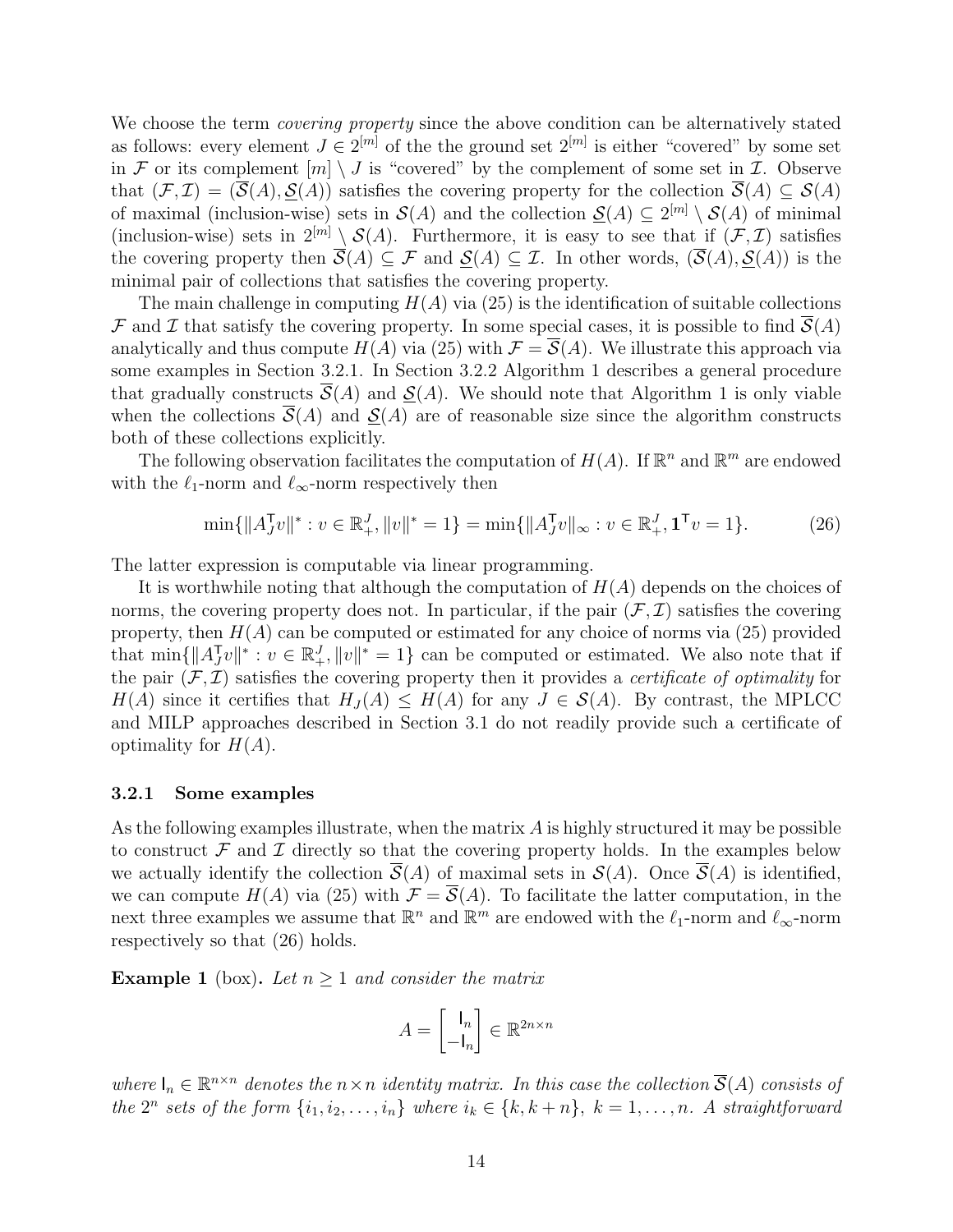calculation then shows that

$$
H(A) = \max_{J \in \overline{S}(A)} \frac{1}{\min_{v \in \mathbb{R}_+^J, \mathbf{1}^T v = 1} \|A_J^T v\|_{\infty}} = \frac{1}{\min_{v \in \mathbb{R}_+^n, \mathbf{1}^T v = 1} \|v\|_{\infty}} = n.
$$

**Example 2** (simplex). Let  $n \geq 1$  and consider the matrix

$$
A = \begin{bmatrix} \mathsf{I}_n \\ -\mathbf{1}^\mathsf{T} \end{bmatrix} \in \mathbb{R}^{(n+1)\times n}.
$$

In this case the collection  $\overline{S}(A)$  consists of the  $n+1$  sets  $\{1,\ldots,n\}$  and  $\{1,\ldots,n,n+1\}$  ${k}, k = 1, \ldots, n$ . A straightforward calculation then shows that

$$
H(A) = \max \left( \frac{1}{\min_{v \in \mathbb{R}_+^n, \mathbf{1}^T v = 1} ||v||_{\infty}}, \frac{1}{(\min_{v, v_n) \in \mathbb{R}_+^n, \mathbf{1}^T v + v_n = 1} ||(v - v_n \mathbf{1}, -v_n)||_{\infty}} \right)
$$
  
=  $\max(n, 2n - 1)$   
=  $2n - 1$ .

**Example 3** ( $\ell_1$ -unit ball). Let  $n \geq 1$  and consider the matrix  $A \in \mathbb{R}^{2^{n} \times n}$  whose rows are the  $2^n$  vectors in  $\{-1,1\}^n$  ordered lexicographically, that is,

$$
A = \begin{bmatrix} -1 & -1 & \cdots & -1 & -1 \\ -1 & -1 & \cdots & -1 & 1 \\ -1 & -1 & \cdots & 1 & -1 \\ \vdots & \vdots & \ddots & \vdots & \vdots \\ 1 & 1 & \cdots & 1 & -1 \\ 1 & 1 & \cdots & 1 & 1 \end{bmatrix}.
$$

In this case the collection  $\overline{S}(A)$  consists of the collection of all sets of the form

$$
J_u = \{i : A_i u < 0\}
$$

for  $u \in \mathbb{R}^n$  such that all components of Au are non-zero. The symmetry of A implies that

$$
H(A) = \max_{J \in \overline{S}(A)} \frac{1}{\min_{v \in \mathbb{R}_+^J, \mathbf{1}^T v = 1} \|A_J^T v\|_{\infty}} = \max_{J \in \mathcal{S}_0} \frac{1}{\min_{v \in \mathbb{R}_+^J, \mathbf{1}^T v = 1} \|A_J^T v\|_{\infty}},
$$
(27)

where  $S_0 \subseteq \mathcal{F}$  is the smaller collection of sets of the form  $J_u$  where  $u \in \mathbb{R}^n$  has non-increasing entries and all entries of Au are non-zero. For small values of n, both  $S_0$  and  $H(A)$  can be computed explicitly. The following table displays the values of  $H(A)$  and the optimal index set  $J \in \mathcal{S}_0$  where (27) attains its maximum for  $n = 1, 2, 3, 4, 5$ . To ease notation, the J entry in each column only displays the new indices that need to be added to the J entry in the previous column which is denoted by  $\cdots$ :

|  | $n \parallel 1 \parallel 2 \parallel$      |  |                                                                                                                                              |
|--|--------------------------------------------|--|----------------------------------------------------------------------------------------------------------------------------------------------|
|  | $H(A) \parallel 1 \parallel 1 \parallel 3$ |  |                                                                                                                                              |
|  |                                            |  | $J \parallel \{1\} \mid \cdots \cup \{2\} \mid \cdots \cup \{3,5\} \mid \cdots \cup \{4,6,7,9\} \mid \cdots \cup \{8,10,11,12,13,17,18,19\}$ |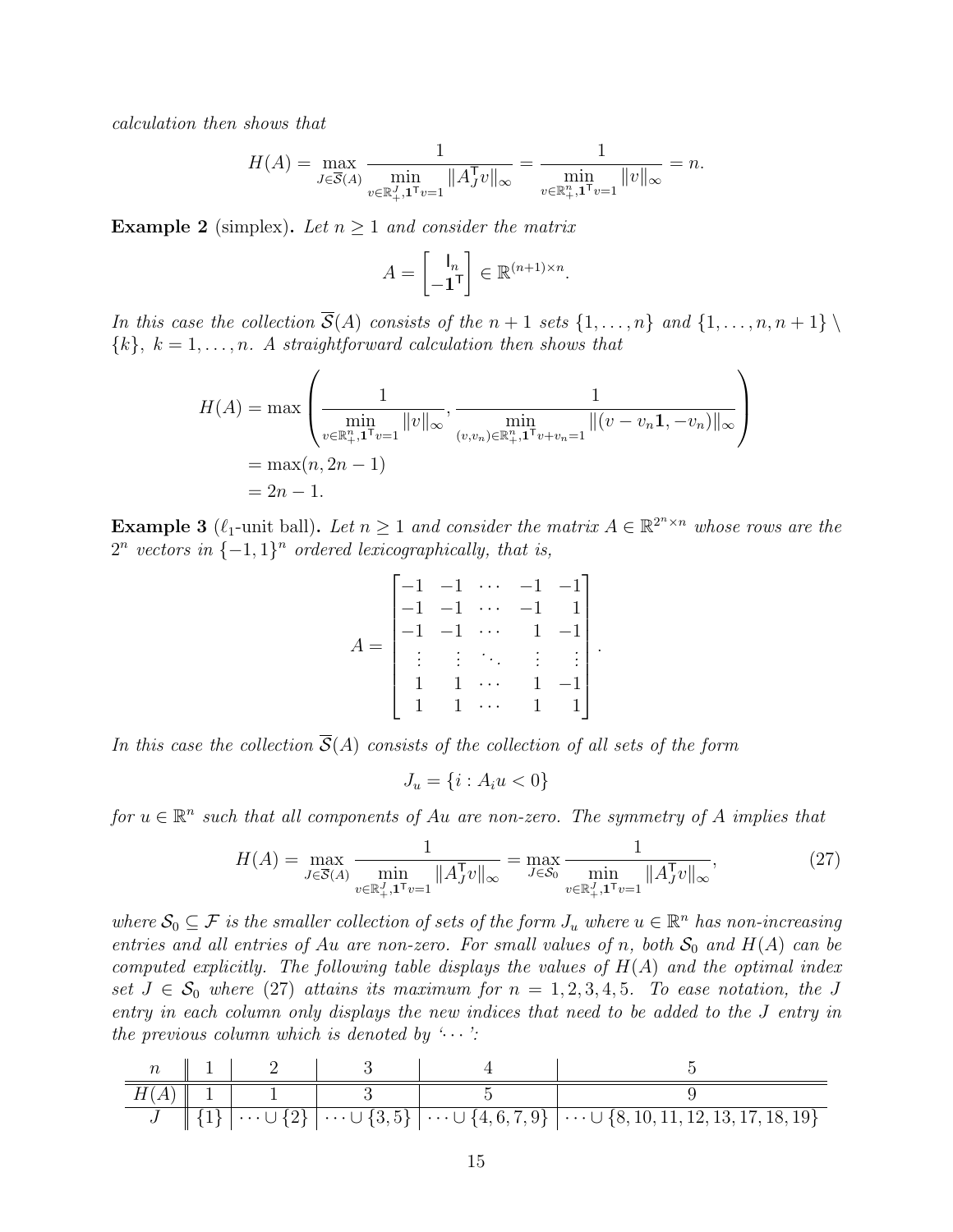The values of the Hoffman constant  $H(A)$  in Example 1, Example 2, and Example 3 can also be obtained via the MPLCC formulations discussed in Section 3.1 above or via Algorithm 1 below.

#### 3.2.2 An algorithm that constructs  $\mathcal F$  and  $\mathcal I$  gradually

Algorithm 1 below formalizes the following simple iterative procedure to construct a pair  $(\mathcal{F}, \mathcal{I})$  that satisfies the covering property: Start with  $\mathcal{F} = \mathcal{I} = \emptyset$ . At each subsequent iteration check whether  $(\mathcal{F}, \mathcal{I})$  covers  $2^{[m]}$ . It is does, then we are done. Otherwise, find  $J \in 2^{[m]}$  that is not covered by  $(\mathcal{F}, \mathcal{I})$  and check whether  $J \in \mathcal{S}(A)$ . If indeed  $J \in \mathcal{S}(A)$  then add J to F. Otherwise, find  $I \subseteq J$  such that  $I \notin \mathcal{S}(A)$  and add I to I. This procedure must eventually terminate since each iteration adds a new element to  $\mathcal F$  or to  $\mathcal I$ . Furthermore, as Proposition 8 below shows, if this procedure is properly executed, it constructs the minimal collections  $\mathcal{F} = \overline{\mathcal{S}}(A)$  and  $\mathcal{I} = \mathcal{S}(A)$  that satisfy the covering property.

The algorithm needs to perform two main steps. First, given  $\mathcal{F} \subseteq \mathcal{S}(A)$  and  $\mathcal{I} \subseteq$  $2^{[m]} \setminus \mathcal{S}(A)$ , find  $J \in 2^{[m]}$  not covered by  $(\mathcal{F}, \mathcal{I})$  or verify that no such J exists. Second, given  $J \in 2^{[m]}$ , either certify that  $J \in \mathcal{S}(A)$  or else find  $I \subseteq J$  with  $I \in 2^{[m]} \setminus \mathcal{S}(A)$ .

The first step can be accomplished by solving the following combinatorial optimization problem

$$
\max_{J} |J|
$$
  
s.t.  $|J^c \cap I| \ge 1, I \in \mathcal{I}$   
 $|J \cap F^c| \ge 1, F \in \mathcal{F}$   
 $J \subseteq [m].$  (28)

Observe that  $(F, \mathcal{I})$  satisfy the covering property if and only if (28) is infeasible. Otherwise the optimal solution of (28) yields  $J \in 2^{\{1,\dots m\}}$  of maximal size that is not covered by  $(\mathcal{F}, \mathcal{I})$ .

The second step can be accomplished by solving the following optimization problem

$$
\min\{\|A_J^{\mathsf{T}}v\|^* : v \in \mathbb{R}_+^J, \|v\|^* = 1\}.
$$
\n(29)

Observe that  $J \in \mathcal{S}(A)$  if and only if the optimal value of (29) is positive. Otherwise, when the optimal value of (29) is zero, its optimal solution satisfies  $v \in \mathbb{R}^J_+ \setminus \{0\}$  and  $A_J^{\mathsf{T}}v = 0$ . In this case  $I(v) := \{i \in J : v_i > 0\} \in 2^{[m]} \setminus \mathcal{S}(A)$  and  $I(v) \subseteq J$ . Furthermore, for additional efficiency we will assume that in the latter case  $v$  is chosen so that  $I(v)$  is of minimal size. This condition is easily enforceable by applying a straightforward post-processing procedure whenever the optimal value of (29) is zero. As we noted in (26), when  $\mathbb{R}^n$  and  $\mathbb{R}^m$  are endowed with the  $\ell_1$ -norm and  $\ell_{\infty}$ -norm respectively problem (29) can be rewritten as a linear program.

It is easy to see that if  $[m] \in \mathcal{S}(A)$  then Algorithm 1 terminates after one iteration: the first iteration places  $[m]$  in F and leaves I empty. At that point the collections  $\mathcal{F} = \overline{\mathcal{S}}(A)$  $\{|m|\}$  and  $\mathcal{I} = \mathcal{S}(A) = \emptyset$  satisfy the covering property. Similarly when  $[m]$  is the only set missing from  $\mathcal{S}(A)$  Algorithm 1 terminates after  $1 + m$  iterations: the first iteration places the set  $[m]$  in  $\mathcal I$  and the next m iterations place the sets  $[m] \setminus \{j\}$  for  $j = 1, \ldots, m$  in  $\mathcal F$ . At that point the collections  $\mathcal{F} = \overline{\mathcal{S}}(A) = \{[m] \setminus \{j\} : j = 1, \ldots, m\}$  and  $\mathcal{I} = \underline{\mathcal{S}}(A) = \{[m]\}$ satisfy the covering property.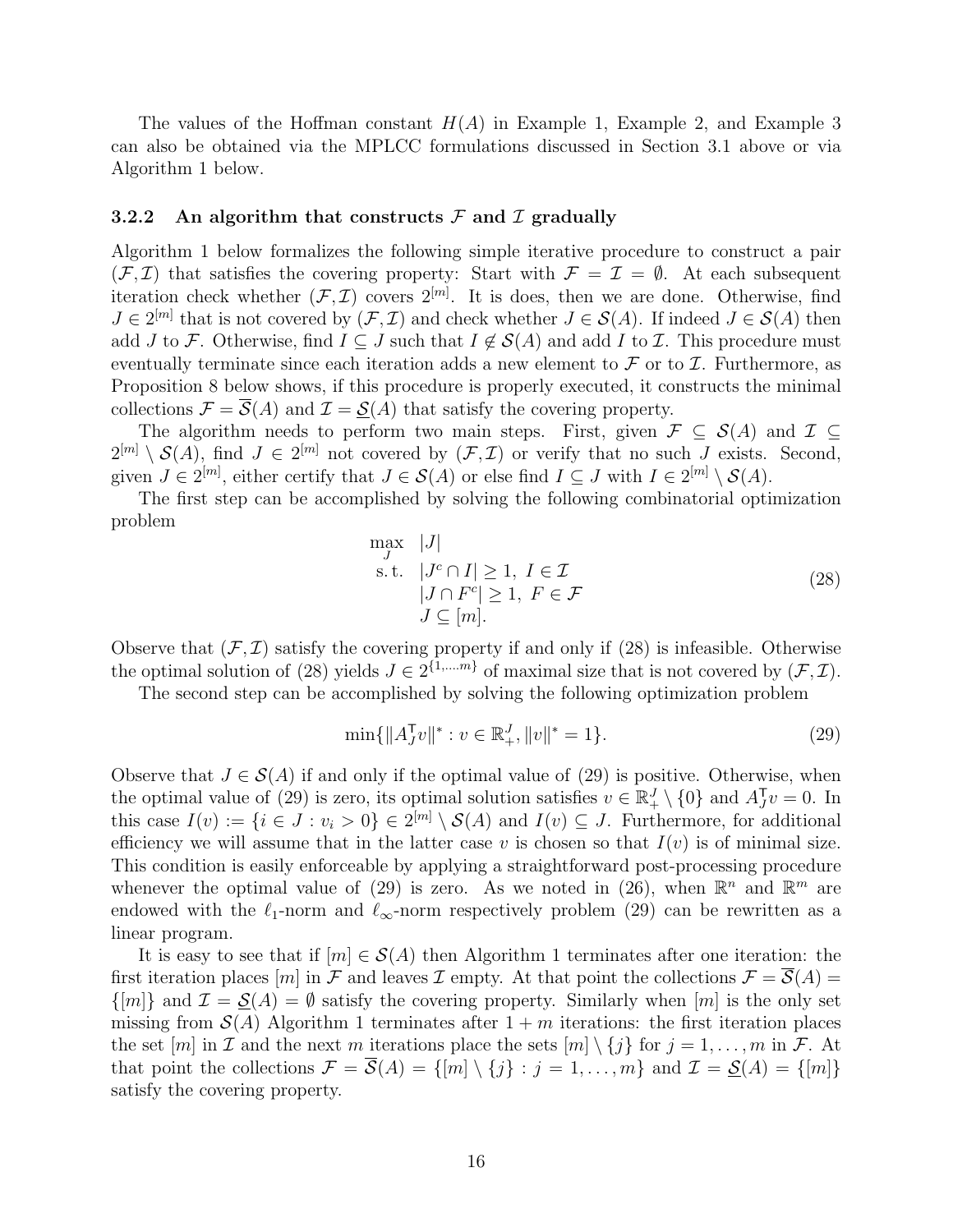**Algorithm 1** Computation of a pair  $(F, \mathcal{I})$  satisfying the covering property and  $H(A)$ 

1: **input**  $A \in \mathbb{R}^{m \times n} \setminus \{0\}$ 2: Let  $\mathcal{F} := \emptyset$ ,  $\mathcal{I} := \emptyset$ ,  $H(A) := 0$ 3: while  $(F, \mathcal{I})$  does not satisfy the covering property do 4: Solve (28) to pick  $J \in 2^{[m]}$  not covered by  $(\mathcal{F}, \mathcal{I})$ 5: Let v solve (29) to detect whether  $J \in \mathcal{S}(A)$ 6: if  $||A_J^Tv||^* > 0$  then 7:  $\mathcal{F} := \mathcal{F} \cup \{J\}$  and  $H(A) := \max \left\{ H(A), \frac{1}{\|A\|}\right\}$  $\frac{1}{\|A_J^{\mathsf{T}} v\|^*}$ 8: else 9: Let  $\mathcal{I} := \mathcal{I} \cup \{I(v)\}\$ 10: end if 11: end while 12: return  $\mathcal{F}, \mathcal{I}, H(A)$ 

For general  $A \in \mathbb{R}^{m \times n} \setminus \{0\}$ , Proposition 8 extends the above two special cases. We should note that, as the above two cases illustrate, the expression  $|\overline{S}(A)| + |\underline{S}(A)|$  in (30) below is always smaller, and in some cases vastly smaller, than  $2<sup>m</sup>$  which is the number of steps that a brute force scan of the subsets of  $[m]$  would require.

**Proposition 8.** Let  $A \in \mathbb{R}^{m \times n} \setminus \{0\}$  and let  $\overline{S}(A) \subseteq S(A)$  denote the collection of maximal (inclusion-wise) sets in  $\mathcal{S}(A)$  and let  $\underline{\mathcal{S}}(A) \subseteq 2^{[m]} \setminus \mathcal{S}(A)$  denote the collection of minimal (inclusion-wise) sets in  $2^{[m]} \setminus S(A)$ . Then Algorithm 1 terminates after

$$
|\overline{\mathcal{S}}(A)| + |\underline{\mathcal{S}}(A)|\tag{30}
$$

 $\Box$ 

iterations. Furthermore, upon termination Algorithm 1 returns  $\mathcal{F} = \overline{\mathcal{S}}(A)$  and  $\mathcal{I} = \mathcal{S}(A)$ .

*Proof.* Each iteration of Algorithm 1 either adds one element  $J \in \overline{S}(A)$  to F because the set J selected in Step 4 is of maximal size, or adds one element from  $I(v) \in S(A)$  to  $\mathcal I$ because the set  $I(v)$  selected in Step 9 is of minimal size. To finish, observe that Algorithm 1 terminates as soon as  $\mathcal{F} = \overline{\mathcal{S}}(A)$  and  $\mathcal{I} = \mathcal{S}(A)$ .

The expression (30) can be interpreted as follows. Suppose  $\overline{S}(A) = \{J_1, \ldots, J_k\}$ . Then  $J \in 2^{[m]} \setminus \mathcal{S}(A)$  if and only if  $J \setminus J_i \neq \emptyset$  for  $i = 1, \ldots, k$ . Therefore  $|\mathcal{S}(A)|$  is the number of minimal (componentwise) solutions  $(x_1, \ldots, x_m) \in \{0,1\}^m$  to the following system of setcovering constraints

$$
\sum_{i \notin J_{\ell}} x_i \ge 1 \quad \text{for } \ell = 1, \dots, k
$$
  

$$
x_i \in \{0, 1\} \quad \text{for } i = 1, \dots, m.
$$

Hence  $|\overline{\mathcal{S}}(A)| + |\mathcal{S}(A)|$  will not be too large if the sets in  $\overline{\mathcal{S}}(A)$  are few and large. The most favorable case  $|\overline{\mathcal{S}}(A)| + |\underline{\mathcal{S}}(A)| = 1$  occurs when  $\overline{\mathcal{S}}(A) = \{[m]\}\$  or equivalently when  $Ax < 0$ is feasible. The next most favorable case  $|\overline{S}(A)|+|S(A)|=1+m$  occurs when  $S(A)=\{[m]\}$ or equivalently when  $Ax < 0$  is infeasible but it becomes feasible as soon as we drop one inequality.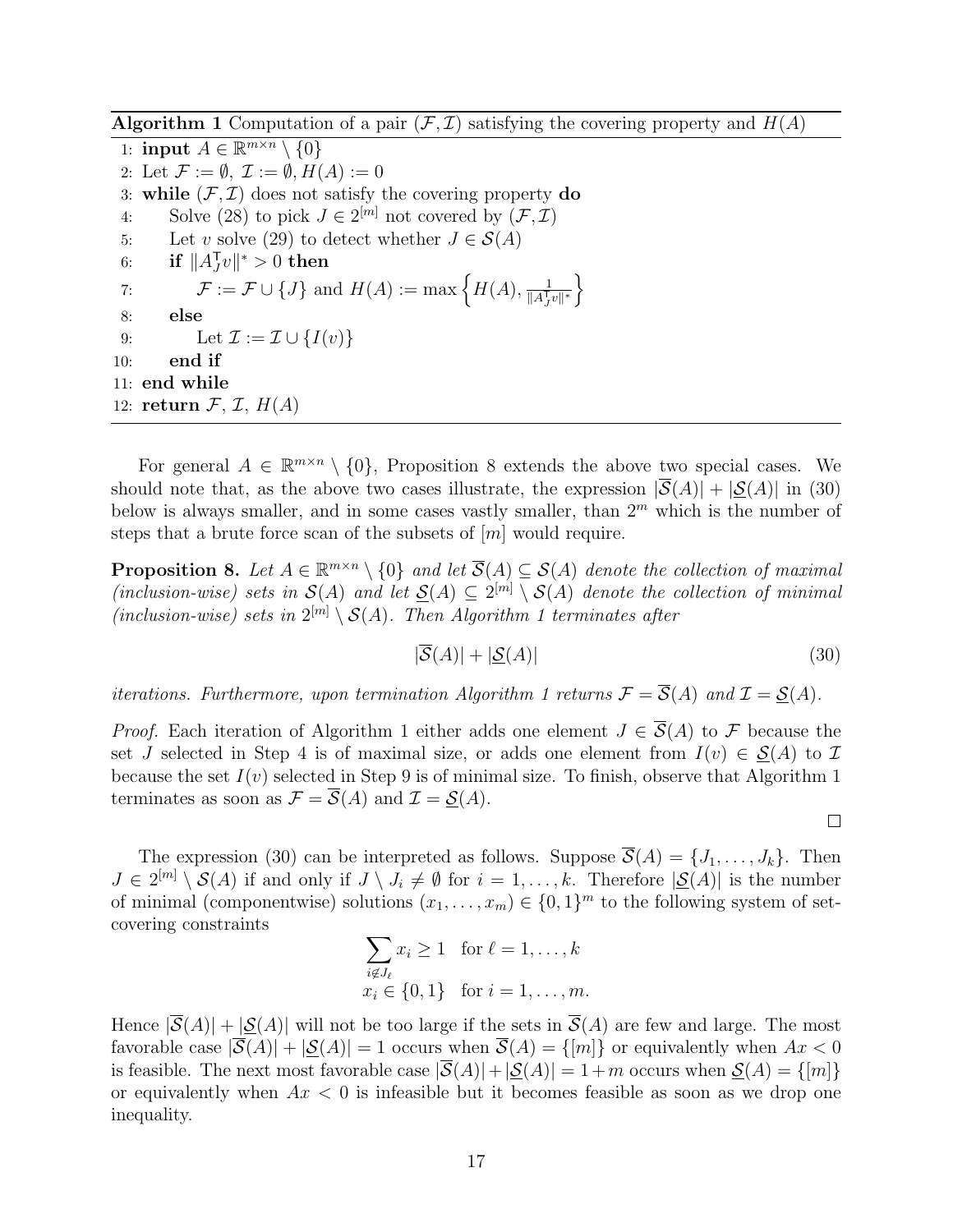#### 3.3 Numerical experiments

Table 1 and Table 2 summarize two sets of numerical experiments that illustrate and compare three different methods to compute  $H(A)$ : the SOS1 formulation (24), Algorithm 1 based on the covering property, and an enumeration scheme based on (4) via a scan of the subsets  $J \subseteq [m]$  such that  $A_J$  is full row rank. We will refer to these three methods as SOS1, COVER, and ENUM respectively. To make the implementation of ENUM more efficient, we used a variant of Algorithm 1 that scans only for maximal subsets  $J \subseteq |m|$  such that  $A_J$  has full row rank. In particular, the number of sets that ENUM needs to scan is bounded above by  $\binom{m}{n} + \binom{m}{n-1} + \cdots + \binom{m}{1}$ . All experiments were carried out in an iMac with a 3.5GHz Intel Core i7 and 32 GB 1600 MHz DDR3 RAM, using Matlab R2017b and Gurobi 8.1.1.

Table 1 reports results on a set of instances  $A \in \mathbb{R}^{m \times n}$  with  $n \leq m \leq 100$  drawn from LPnetlib, CUTEr, and Globallib test sets. For each instance we display the value  $H(A)$  and the following number of "main steps" performed by each method. For SOS1, we display the number of nodes (including the root node) that Gurobi generated to solve (24). For COVER, we display the number of main iterations (iters.). For ENUM we display the number of sets  $J \subseteq [m]$  that had to be scanned. The main task required at each main step in each method is the solution of a linear program. Thus the number of main steps give a rough comparison among the three methods. An entry '∗' in Table 1 indicates that the method did not solve the corresponding instances within 10,000 main steps.

Although we ran over 150 instances, we only display results for the more challenging instances where either SOS1 or COVER require more than one main step. The entries in Table 1 (which is ordered by the number of steps taken by the SOS1 method) reveal that many of the instances from the LPnetlib, CUTEr, and Globallib are easily solved by SOS1 and COVER whereas only the very smallest ones are solved by ENUM. The easiest instances (about 120 total, not resported in the Table) are those with  $S(A) = \{m\}$  which COVER solves in one step and SOS1 generally solves in one or two steps. By contrast, ENUM cannot solve most of these instances within 10,000 steps. The first, fourth, and fifth instances in Table 1 illustrate this behavior. For other more challenging instances, COVER usually finds  $H(A)$  after fewer main steps than SOS1. However, the SOS1 "steps" (nodes) are much faster (up to an order of magnitude) than the COVER iterations. This is not surprising since we used Gurobi, a state-of-the-art mathematical programming solver, in our SOS1 implementation. By contrast, we used fairly straightforward and simple MATLAB implementations for both COVER and ENUM.

Table 2 reports results on instances of A generated as in Example 1 and Example 3. For each of these two examples we included two instances. The first one corresponds to the largest  $n$  such that the instance was solvable by all three methods within 10,000 steps. The second one corresponds to the very next value of  $n$ . The general conclusions of these four experiments is that ENUM appears to be the least effective method, while the relationship between the efficiency of SOS1 and COVER is not always the same. It is noteworthy that Example 3 poses a significant challenge even for SOS1 when  $n = 5$  thereby highlighting the formidable challenge that computing  $H(A)$  entails. We also tested the methods for instances of A generated as in Example 2 for n up to 1000. Not surprisingly, all three methods solve those instances quite easily: SOS1 usually generates only one node beyond the root node, COVER terminates after  $n + 2$  iterations, and ENUM terminates after scanning  $n + 1$  sets.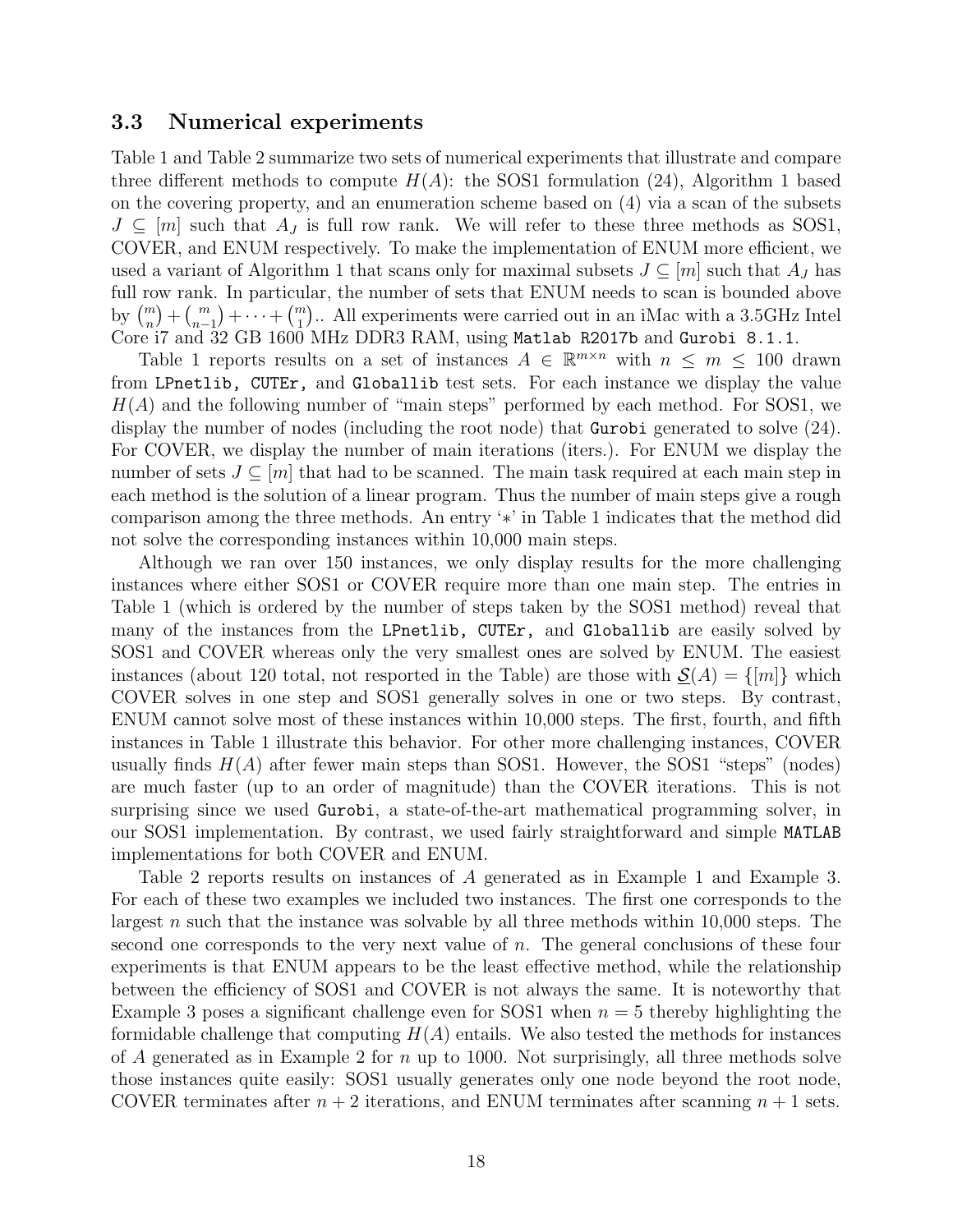| Instance                      | $\,m$          | $\boldsymbol{n}$ | H(A)        | SOS <sub>1</sub> | <b>COVER</b> | <b>ENUM</b> |
|-------------------------------|----------------|------------------|-------------|------------------|--------------|-------------|
| qp50_25_3_3.mat               | $50\,$         | 25               | 2.7203      | $\overline{2}$   | 1            | $\ast$      |
| st_bpv2.mat                   | $\overline{5}$ | 4                | 2.0000      | $\overline{2}$   | 3            | 3           |
| $st_iqpbk1$ .mat              | 8              | $\overline{7}$   | 28.0000     | $\overline{2}$   | 9            | 8           |
| $st_fp5$                      | 11             | 10               | 3.2286      | 6                | 3            | 3           |
| qp50_25_1_3                   | 50             | 25               | 3.5817      | 8                | $\mathbf 1$  | $\ast$      |
| qp40_20_4_2                   | 40             | 20               | 10.4870     | 10               | $\mathbf{1}$ | $\ast$      |
| $st_e22$                      | 5              | $\overline{2}$   | 11.0000     | 26               | 10           | 10          |
| $st_g$ lmp_kk $92$            | 6              | $\overline{4}$   | 4.0000      | 30               | 11           | 11          |
| $st_g$ lmp_fp2                | $\overline{7}$ | 4                | 134.3334    | 38               | 18           | 22          |
| $st_e25$                      | 8              | $\overline{4}$   | 173.2708    | 39               | 13           | 70          |
| qp20 <sub>-10-4-2</sub>       | 20             | 10               | 36.2748     | 40               | 6            | $\ast$      |
| qp30_15_1_1                   | 30             | 15               | 3411.7169   | 40               | 8            | $\ast$      |
| $st_g$ lmp_ss1                | 8              | 5                | 9.0000      | 58               | 20           | 20          |
| $st_g$ lmp_kky                | 8              | $\overline{7}$   | 3.1429      | 64               | 20           | 20          |
| qp20 <sub>-10-3-1</sub>       | 20             | 10               | 49.7414     | 88               | 15           | $\ast$      |
| $st$ -ph $20$                 | 9              | 3                | 28.0000     | 108              | 33           | 84          |
| $\mathrm{st}\text{-}$ ph $13$ | 10             | 3                | 6.0000      | 118              | 15           | 99          |
| $st_qpk2$                     | 12             | 6                | 2.0000      | 248              | 70           | 70          |
| biggsc4                       | 13             | 4                | 5.0000      | 420              | 61           | 385         |
| qp1                           | 50             | $\mathbf{1}$     | 483.3333    | 1026             | 501          | 50          |
| qp3                           | 100            | $\mathbf{1}$     | 483.3333    | 1026             | 551          | 100         |
| $st_qpk3$                     | 22             | 11               | 1.8196      | 7046             | 2059         | 2059        |
| lpi_woodinfe                  | 89             | 35               | 57.0006     | 8005             | $\ast$       | $\ast$      |
| qp30 <sub>-15-3-1</sub>       | 30             | 15               | 104528.1035 | $\ast$           | 371          | $\ast$      |

∗: Algorithm reached limit on the number of steps.

Table 1: Performance of SOS1, COVER, and ENUM on test instances from LPnetlib, CUTEr, Globallib, with a limit of 10,000 main steps.

| Instance                  | m | $n_{\rm}$ | H(A)    | SOS <sub>1</sub> | <b>COVER</b> | <b>ENUM</b> |
|---------------------------|---|-----------|---------|------------------|--------------|-------------|
| Example $1\quad26\quad13$ |   |           | 13.0000 | 24               | 8205         | 8205        |
| Example 1 28              |   | - 14      | 14.0000 | 24               | $\ast$       | $\ast$      |
| Example 3 16              |   | 4         | 5.0000  | 1552             | 152          | 1128        |
| Example 3 32              |   | h.        | 9.0000  | $^\ast$          | 4594         | ∗           |

Table 2: Performance of SOS1, COVER, and ENUM on instances of A generated as in Example 1 and Example 3.

We reiterate that the above results are based on entirely straightforward and simple implementations of SOS1, COVER, and ENUM. In particular, our basic implementations do not use warm-starts and do not make any attempt to exploit the symmetry structure that is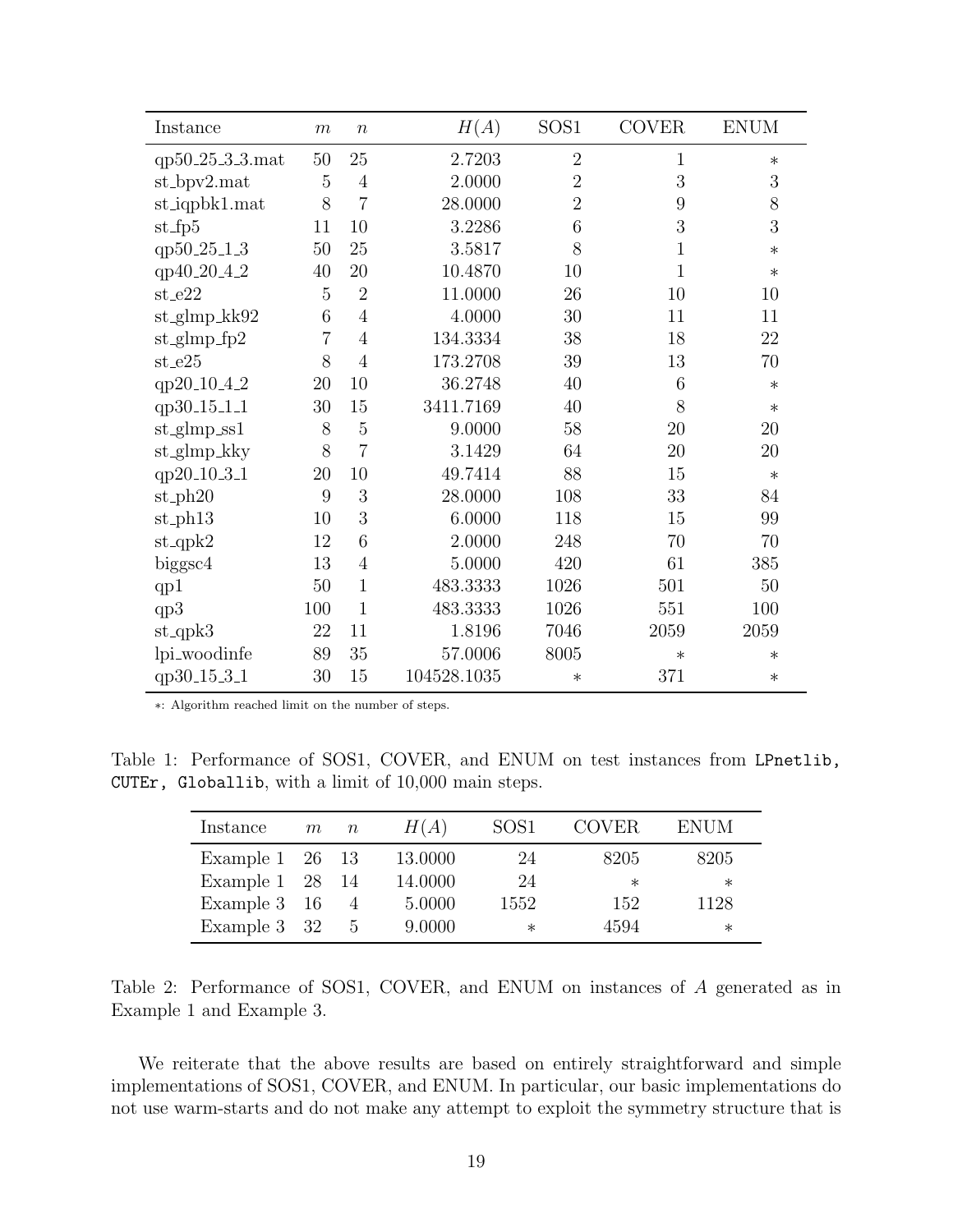evident in Example 1, Example 2, and Example 3. The development of more sophisticated implementations of the above algorithmic schemes will be an interesting topic for future work.

## 4 A Hoffman constant for polyhedral set-valued mappings

We next present a characterization of the Hoffman constant for polyhedral set-valued mappings. Recall that a set-valued mapping  $\Phi : \mathbb{R}^n \implies \mathbb{R}^m$  assigns a set  $\Phi(x) \subseteq \mathbb{R}^m$  to each  $x \in \mathbb{R}^n$ . Let  $\Phi : \mathbb{R}^n \rightrightarrows \mathbb{R}^m$  be a set-valued mapping. The inverse  $\Phi^{-1} : \mathbb{R}^m \rightrightarrows \mathbb{R}^n$  of  $\Phi$  is the set-valued mapping defined in the following natural way

 $x \in \Phi^{-1}(y)$  if and only if  $y \in \Phi(x)$ .

We will say that  $\Phi$  is *polyhedral* if

$$
graph(\Phi) := \{(x, y) : y \in \Phi(x)\} \subseteq \mathbb{R}^n \times \mathbb{R}^m
$$

is a polyhedron. We will say that  $\Phi$  is *sublinear* if graph( $\Phi$ ) is a convex cone, and we will say that  $\Phi$  is closed if graph( $\Phi$ ) is closed. In particular, we will say that  $\Phi$  is a polyhedral sublinear mapping if  $graph(\Phi)$  is a polyhedral convex cone.

Let  $\Phi : \mathbb{R}^n \Rightarrow \mathbb{R}^m$  be a set-valued mapping. The domain and image of  $\Phi$  are defined as follows:

dom(
$$
\Phi
$$
) = { $x \in \mathbb{R}^n : (x, y) \in \text{graph}(\Phi)$  for some  $y \in \mathbb{R}^m$ },  
Im( $\Phi$ ) = { $y \in \mathbb{R}^m : (x, y) \in \text{graph}(\Phi)$  for some  $x \in \mathbb{R}^n$ }.

When  $\Phi : \mathbb{R}^n \rightrightarrows \mathbb{R}^m$  is a sublinear mapping, the norm of  $\Phi$  is defined as follows

$$
\|\Phi\| = \max_{\substack{x \in \text{dom}(\Phi) \\ \|x\| \le 1}} \min_{y \in \Phi(x)} \|y\|.
$$

In particular, if  $\Phi : \mathbb{R}^n \to \mathbb{R}^m$  is a sublinear mapping then the norm of  $\Phi^{-1} : \mathbb{R}^m \to \mathbb{R}^n$  is

$$
\|\Phi^{-1}\|=\max_{\substack{y\in\text{dom}(\Phi^{-1})\\ \|y\|\leq 1}}\min_{x\in\Phi^{-1}(y)}\|x\|=\max_{\substack{y\in\text{Im}(\Phi)\\ \|y\|\leq 1}}\min_{x\in\Phi^{-1}(y)}\|x\|.
$$

It is easy to see that both  $\|\Phi\|$  and  $\|\Phi^{-1}\|$  are finite if  $\Phi : \mathbb{R}^n \rightrightarrows \mathbb{R}^m$  is a polyhedral sublinear mapping.

Suppose  $\Phi : \mathbb{R}^n \rightrightarrows \mathbb{R}^m$  is sublinear. Then the *upper adjoint*  $\Phi^* : \mathbb{R}^m \rightrightarrows \mathbb{R}^n$  is defined as follows

$$
u \in \Phi^*(v) \Leftrightarrow \langle u, x \rangle \le \langle v, y \rangle
$$
 for all  $(x, y) \in \text{graph}(\Phi)$ .

We will rely on the following correspondence between polyhedral sublinear mappings and polyhedral cones. By definition,  $\Phi : \mathbb{R}^n \implies \mathbb{R}^m$  is a polyhedral sublinear mapping if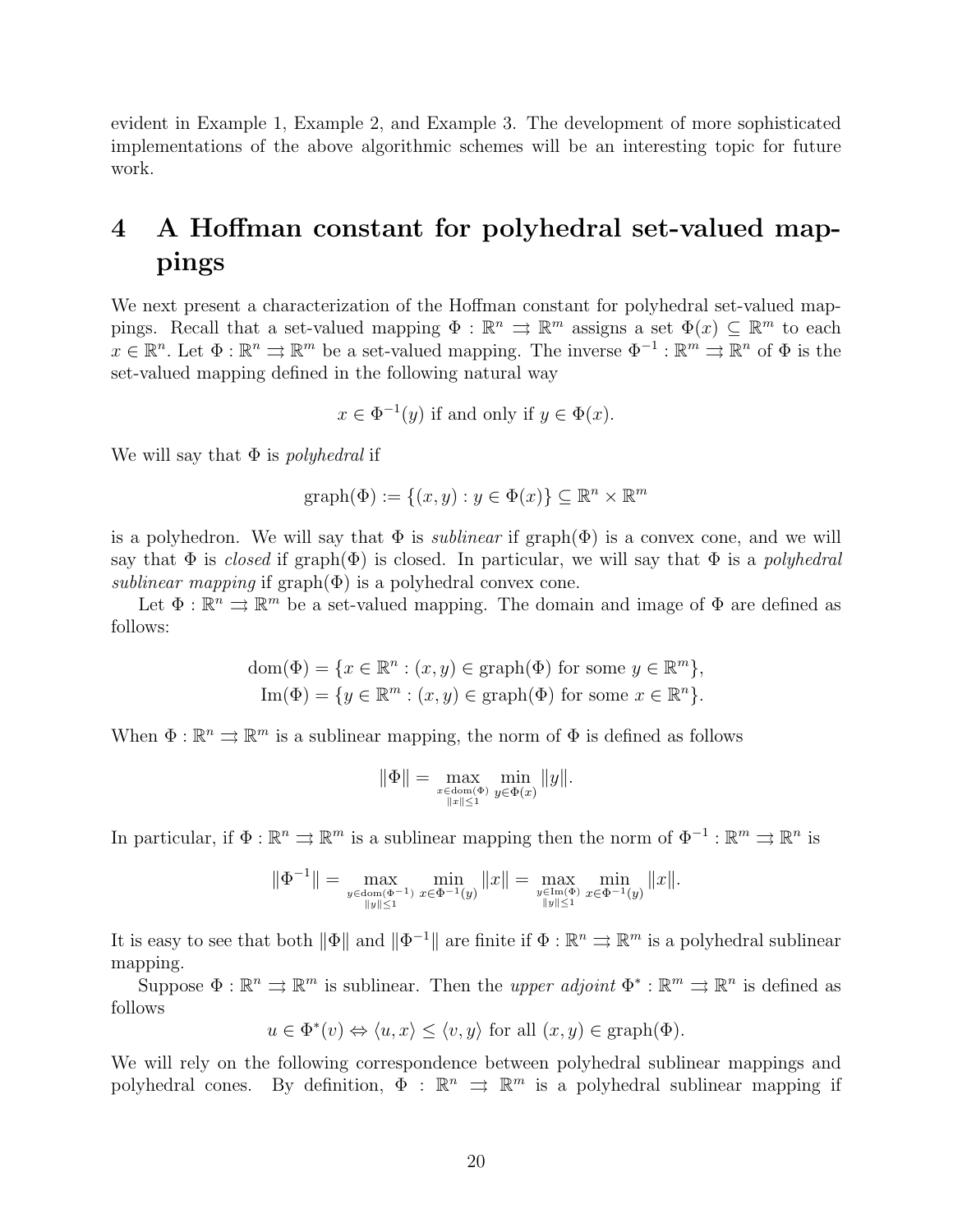graph( $\Phi$ )  $\subseteq \mathbb{R}^n \times \mathbb{R}^m$  is a polyhedral cone. Conversely, if  $K \subseteq \mathbb{R}^n \times \mathbb{R}^m$  is a polyhedral cone, then the set-valued mapping  $\Phi_K : \mathbb{R}^n \rightrightarrows \mathbb{R}^m$  defined via

$$
y \in \Phi_K(x) \Leftrightarrow (x, y) \in K
$$

is a polyhedral sublinear mapping with graph $(\Phi_K) = K$ .

A polyhedral set-valued mapping  $\Phi : \mathbb{R}^n \implies \mathbb{R}^m$  is *surjective* if  $\text{Im}(\Phi) = \mathbb{R}^m$ . More generally, we will say that  $\Phi$  is *relatively surjective* if  $\text{Im}(\Phi)$  is a linear subspace. Suppose  $\Phi : \mathbb{R}^n \rightrightarrows \mathbb{R}^m$  is a polyhedral set-valued mapping. Let

 $\mathfrak{S}(\text{graph}(\Phi)) := \{T \in \mathcal{T}(\text{graph}(\Phi)) : \Phi_T \text{ is relatively surjective}\},\$ 

and

$$
\mathcal{H}(\Phi) := \max_{T \in \mathfrak{S}(\text{graph}(\Phi))} \|\Phi_T^{-1}\|.
$$

We have the following general versions of Proposition 1, Proposition 2, and Corollary 1 for polyhedral set-valued mappings.

**Theorem 1.** Let  $\Phi : \mathbb{R}^n \Rightarrow \mathbb{R}^m$  be a polyhedral set-valued mapping. Then for all  $b \in \text{Im}(\Phi)$ and  $u \in \text{dom}(\Phi)$ 

$$
dist(u, \Phi^{-1}(b)) \le \mathcal{H}(\Phi) \cdot dist(b, \Phi(u)). \tag{31}
$$

Furthermore, this bound is tight: If  $\mathcal{H}(\Phi) > 0$  then there exist  $b \in \text{Im}(\Phi)$  and  $u \in \text{dom}(\Phi)$ such that

$$
dist(u, \Phi^{-1}(b)) = \mathcal{H}(\Phi) \cdot dist(b, \Phi(u)) > 0.
$$

**Theorem 2.** Let  $\Phi : \mathbb{R}^n \implies \mathbb{R}^m$  be a polyhedral set-valued mapping. Then for all  $T \in$  $\mathfrak{S}(\text{graph}(\Phi))$ 

$$
\|\Phi_T^{-1}\|=\max_{\genfrac{}{}{0pt}{}{u\in \Phi_T^*(v)}{\|u\|^*\leq 1}}\|\Pi_{\mathrm{Im}(\Phi_T)}(v)\|^*=\frac{1}{\min_{\genfrac{}{}{0pt}{}{u\in \Phi_T^*(v)}{\| \Pi_{\mathrm{Im}(\Phi_T)}(v)\|^*=1}}\|u\|^*,
$$

where  $\Pi_{\text{Im}(\Phi_T)} : \mathbb{R}^m \to \text{Im}(\Phi_T)$  denotes the orthogonal projection on the subspace  $\text{Im}(\Phi_T)$ . In particular,

$$
\mathcal{H}(\Phi)=\max_{T\in\mathfrak{S}(\text{graph}(\Phi))}\frac{1}{\min\limits_{\substack{u\in\Phi_T^*(v)\\ \|\Pi_{\text{Im}(\Phi_T)}(v)\|^*=1}}\|u\|^*}.
$$

**Corollary 4.** Let  $\Phi : \mathbb{R}^n \Rightarrow \mathbb{R}^m$  be a polyhedral set-valued mapping.

(a) If  $\Phi$  is sublinear and relatively surjective then

$$
\mathcal{H}(\Phi)=\frac{1}{\min\limits_{\scriptstyle u\in\Phi^*(v) \atop\scriptstyle \| \Pi_{\mathrm{Im}(\Phi)}(v)\|^*=1} \| u\|^*}.
$$

(b) Suppose  $\mathfrak{F} \subseteq \mathfrak{S}(\Phi)$  and  $\mathfrak{I} \subseteq \mathcal{T}(\text{graph}(\Phi)) \setminus \mathfrak{S}(\Phi)$  are such that for all  $T \in \mathcal{T}(\text{graph}(\Phi))$ either  $T \subseteq F$  for some  $F \in \mathfrak{F}$ , or  $I \subseteq T$  for some  $I \in \mathfrak{I}$ . Then

$$
\mathcal{H}(\Phi) = \max_{T \in \mathfrak{F}} \|\Phi_T^{-1}\| = \max_{T \in \mathfrak{F}} \frac{1}{\min_{u \in \Phi_T^*(v)} \|u\|^*}.
$$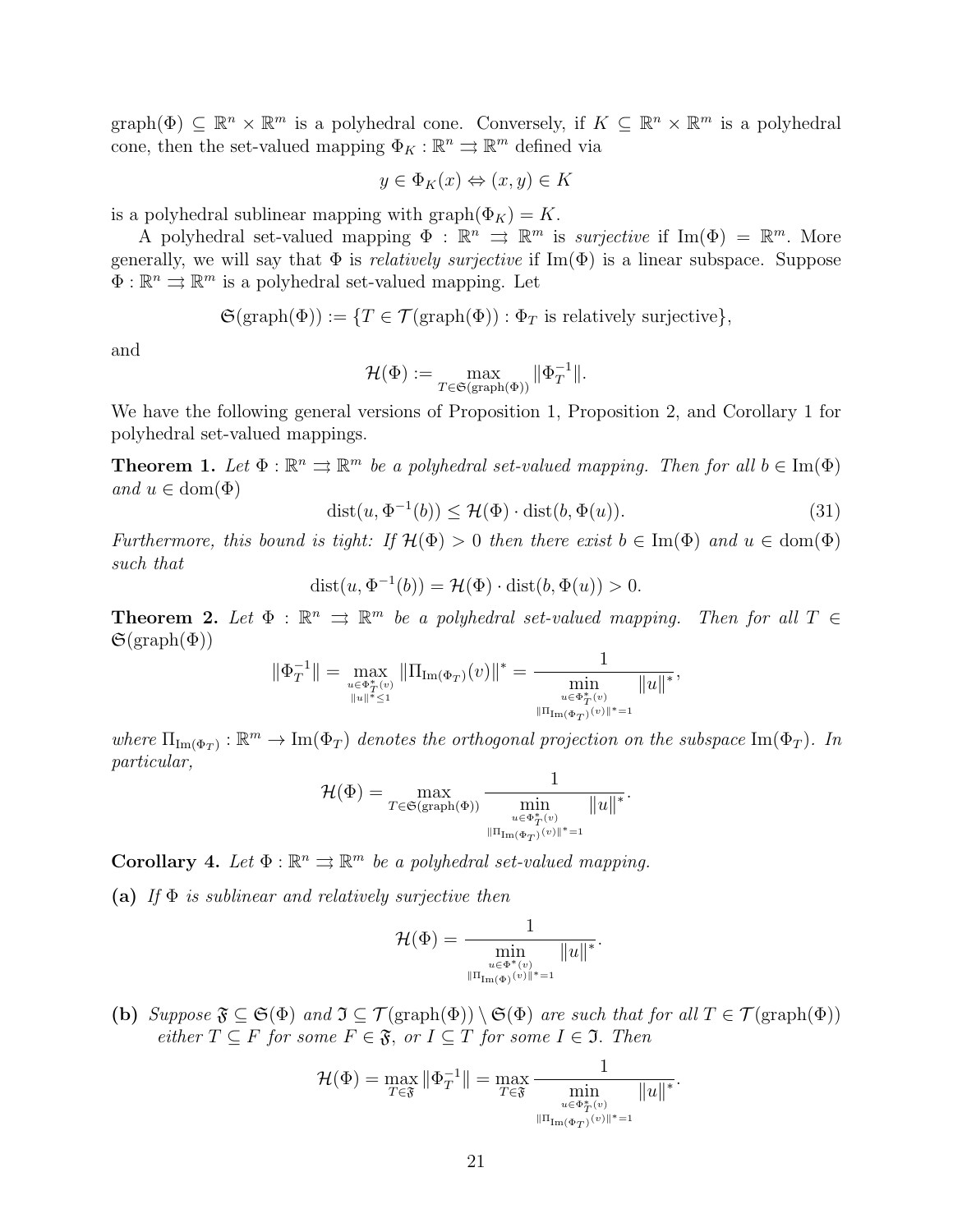The proof of Theorem 1 relies on the following technical lemma.

**Lemma 1.** Let  $\Phi : \mathbb{R}^n \Rightarrow \mathbb{R}^m$  be a polyhedral set-valued mapping. Then

$$
\mathcal{H}(\Phi) = \max_{T \in \mathfrak{S}(\text{graph}(\Phi))} \|\Phi_T^{-1}\| = \max_{T \in \mathcal{T}(\text{graph}(\Phi))} \|\Phi_T^{-1}\|.
$$

*Proof of Theorem 1.* To ease notation, throughout this proof let  $\mathcal{G} := \text{graph}(\Phi)$ . We will prove the following equivalent statement to (31): For all  $b \in \text{Im}(\Phi)$  and  $(u, v) \in \mathcal{G}$ 

$$
dist(u, \Phi^{-1}(b)) \le \mathcal{H}(\Phi) \cdot ||b - v||. \tag{32}
$$

Assume  $b - v \neq 0$  as otherwise there is nothing to show. We proceed by contradiction. Suppose  $b \in \text{Im}(\Phi)$  and  $(u, v) \in \mathcal{G}$  are such that  $b - v \neq 0$  and

$$
||x - u|| > H \cdot ||b - v|| \tag{33}
$$

for all x such that  $(x, b) \in \mathcal{G}$ . Let  $d := \frac{b-v}{\|b-v\|}$  and consider the optimization problem

$$
\max_{w,t} t
$$
  
s.t.  $(u+w, v+td) \in \mathcal{G}$ ,  

$$
||w|| \leq \mathcal{H}(\Phi) \cdot t.
$$
 (34)

Since  $b \in \text{Im}(\Phi)$  it follows that  $d = (b - v)/\|b - v\| \in \text{Im}(\Phi_T)$  for  $T := T_{\mathcal{G}}(u, v) \in \mathcal{T}(\mathcal{G})$ . Since  $||d|| = 1$ , the definition of  $||\Phi_T^{-1}||$  $T^{\text{-}1}$  and Lemma 1 imply that there exists  $(z, d) \in T$ with  $||z|| \leq ||\Phi_T^{-1}$  $\|T^{\perp}\| \leq \mathcal{H}(\Phi)$ . By the construction of  $T = T_{\mathcal{G}}(u, v)$  it follows that for  $t > 0$ sufficiently small  $(u + tz, v + td) \in G$  and so  $(w, t) := (tz, t)$  is feasible for problem (34). Let

$$
S := \{ (w, t) \in \mathbb{R}^n \times \mathbb{R}_+ : (w, t) \text{ is feasible for } (34) \}.
$$

Assumption (33) implies that  $t < ||b-v||$  for all  $(w, t) \in S$ . In addition, since G is polyhedral, it follows that S is compact. Therefore (34) has an optimal solution  $(\bar{w}, \bar{t})$  with  $0 < \bar{t} <$  $||b - v||$ .

Let  $(u', v') := (u + \bar{w}, v + \bar{t}d) \in \mathcal{G}$ . Consider the modification of (34) obtained by replacing  $(u, v)$  with  $(u', v')$ , namely

$$
\max_{w',t'} t' \n\text{s.t.} \quad (u' + w', v' + t'd) \in \mathcal{G}, \n\|w'\| \le \mathcal{H}(\Phi) \cdot t'.
$$
\n(35)

Observe that  $b - v' = b - v - \bar{t}d = (\Vert b - v \Vert - \bar{t})d \neq 0$ . Again since  $b \in \text{Im}(\Phi)$  it follows that  $d = \frac{b-v'}{\|b-v'\|}$  $\frac{b-v'}{\|b-v'\|} \in \text{Im}(\Phi_{T'})$  for  $T' := T_{\mathcal{G}}(u', v')$ . Hence there exists  $(z', d) \in T'$  such that  $||z'|| \le ||\Phi_{T'}^{-1}|| \le \mathcal{H}(\Phi)$ . Therefore, (35) has a feasible point  $(w', t') = (t'z', t')$  with  $t' > 0$ . In particular  $(u' + w', v' + t'd) = (u + \bar{w} + w', v + (\bar{t} + t')d) \in \mathcal{G}$  with  $\|\bar{w} + w'\| \leq \|\bar{w}\| + \|w'\| \leq$  $\mathcal{H}(\Phi) \cdot (\bar{t} + t')$  and  $\bar{t} + t' > \bar{t}$ . This contradicts the optimality of  $(\bar{w}, \bar{t})$  for (34).

To show that the bound is tight, suppose  $\mathcal{H}(\Phi) = ||\Phi_T^{-1}||$  $T^{\{-1\}}$  > 0 for some  $T \in \mathfrak{S}(\Phi) \subseteq \mathcal{T}(\mathcal{G})$ . The construction of  $\|\Phi_T^{-1}\|$  $\mathbb{T}$ <sup>1</sup>|| implies that there exists  $d \in \mathbb{R}^m$  with  $||d|| = 1$  such that the problem

$$
\min_{z} \|z\|
$$
  
s.t.  $(z,d) \in T$  (36)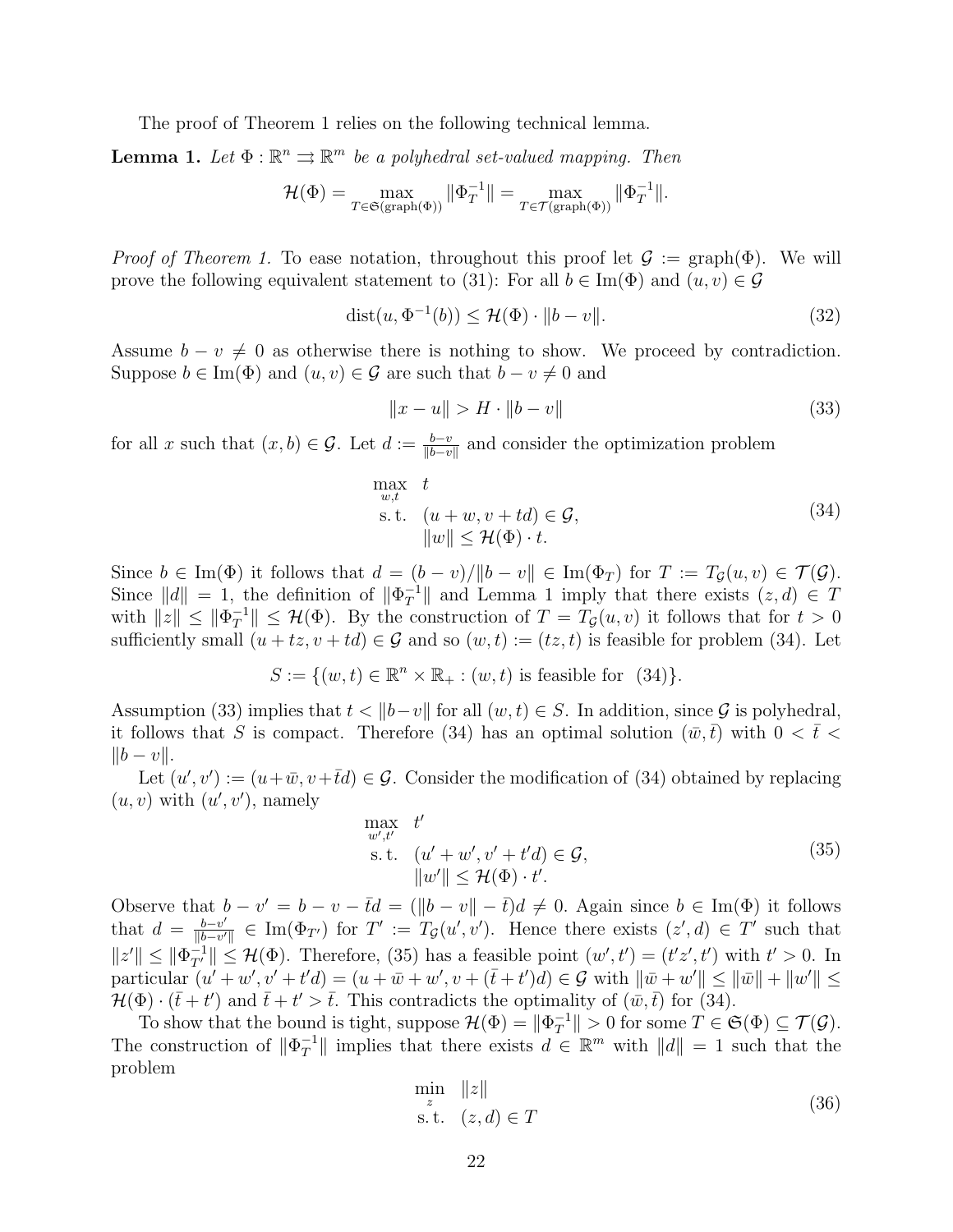is feasible and has an optimal solution  $\bar{z}$  with  $\|\bar{z}\| = \|\Phi_T^{-1}\|$  $\mathcal{H}^{-1}_{T} \| = \mathcal{H}(\Phi) > 0.$  Let  $(u, v) \in \mathcal{G}$  be such that  $T = T_{\mathcal{G}}(u, v)$ . Let  $b := v + td$  where  $t > 0$  is small enough so that  $(u, v) + t(\bar{z}, d) \in \mathcal{G}$ . Observe that  $b \in \text{Im}(\Phi)$  and  $b - v = td \neq 0$ . To finish, notice that if  $x \in \Phi^{-1}(b)$  then  $(x - u, b - v) = (x - u, td) \in T<sub>G</sub>(u, v) = T$ . The optimality of  $\overline{z}$  then implies that

$$
||x - u|| \ge \mathcal{H}(\Phi) \cdot t = \mathcal{H}(\Phi) \cdot ||b - v||.
$$

Since this holds for all  $x \in \Phi^{-1}(b)$  and  $b - v \neq 0$ , it follows that  $dist(u, \Phi^{-1}(b)) \geq \mathcal{H}(\Phi) \cdot ||b - v||$  $v \| \geq \mathcal{H}(\Phi) \cdot \text{dist}(b, \Phi(u)) > 0.$  $\Box$ 

The proofs of Theorem 2 and Lemma 1 rely on the following convex duality construction. Observe that for a polyhedral convex cone  $T \subseteq \mathbb{R}^n \times \mathbb{R}^m$ 

$$
\|\Phi_T^{-1}\| = \max_{y} \quad \|\Phi_T^{-1}(y)\|
$$
  
s.t.  $y \in \text{Im}(\Phi_T)$   
 $||y|| \le 1$ ,

where

$$
\|\Phi_T^{-1}(y)\| := \min_x \|x\|
$$
  
s.t.  $(x, y) \in T$ . (37)

By convex duality it follows that

$$
\|\Phi_T^{-1}(y)\| = \max_{u,v} \quad -\langle v, y \rangle
$$
  
s.t.  $||u||^* \le 1$   
 $(u, v) \in T^*.$  (38)

Therefore when  $T \subseteq \mathbb{R}^n \times \mathbb{R}^m$  is a polyhedral cone we have

$$
\|\Phi_T^{-1}\| = \max_{u,v,y} -\langle v,y\rangle
$$
  
s.t.  $y \in \text{Im}(\Phi_T)$   

$$
\|y\| \le 1
$$
  

$$
\|u\|^* \le 1
$$
  

$$
(u,v) \in T^*.
$$
 (39)

*Proof of Theorem 2.* Let  $T \in \mathfrak{S}(\text{graph}(\Phi))$ . Since  $\Phi_T$  is relatively surjective, from (39) it follows that −1  $\Vert \mathbf{H} \Vert = \Vert \mathbf{H} \Vert$ 

$$
\|\Phi_T^{-1}\| = \max_{u,v} \quad \|\Pi_{\text{Im}(\Phi_T)}(v)\|^*
$$
  
s.t. 
$$
\|u\|^* \le 1
$$

$$
u \in \Phi_T^*(v).
$$

The latter quantity is evidently the same as



 $\Box$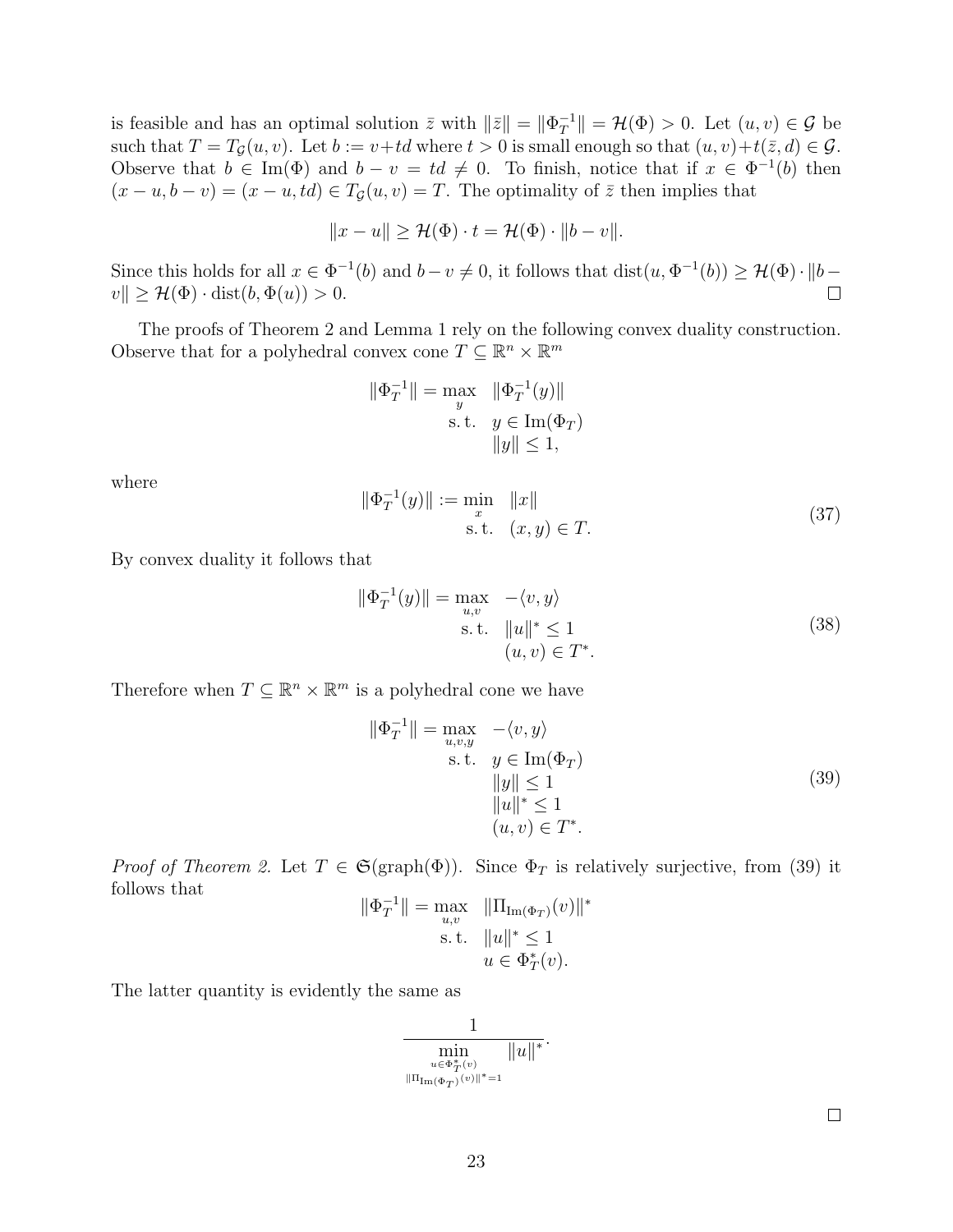Our proof of Lemma 1 relies on the following equivalence between *surjectivity* and nonsingularity of sublinear mappings. A standard convex separation argument shows that a closed sublinear mapping  $\Phi : \mathbb{R}^n \Rightarrow \mathbb{R}^m$  is surjective if and only if

 $(0, v) \in \text{graph}(\Phi)^* \Rightarrow v = 0.$  (40)

Condition (40) is a kind of non-singularity of  $\Phi^*$  as it can be rephrased as  $0 \in \Phi^*(v) \Rightarrow v = 0$ .

*Proof of Lemma 1.* Without loss of generality assume affine(Im( $\Phi$ )) =  $\mathbb{R}^m$  as otherwise we can work instead with the modified mapping  $\Phi_0 : \mathbb{R}^n \implies L$  defined via  $\Phi_0(x) := \Phi(x) - y_0$ , where  $y_0 \in \text{Im}(\Phi)$  and L is the lineality space of affine(Im( $\Phi$ )), that is, L = affine(Im( $\Phi$ ))−y<sub>0</sub>. To ease notation let  $\mathcal{G} := \text{graph}(\Phi)$ . We need to show that

$$
\max_{T \in \mathcal{T}(\mathcal{G})} \|\Phi_T^{-1}\| = \max_{T \in \mathfrak{S}(\mathcal{G})} \|\Phi_T^{-1}\|.
$$

By construction, it is immediate that

$$
\max_{T \in \mathcal{T}(\mathcal{G})} \|\Phi_T^{-1}\| \ge \max_{T \in \mathfrak{S}(\mathcal{G})} \|\Phi_T^{-1}\|.
$$

To prove the reverse inequality let  $T \in \mathcal{T}(\mathcal{G})$  be fixed and let  $(\bar{u}, \bar{v}, \bar{y})$  attain the optimal value  $\|\Phi_T^{-1}\|$  $T^{\text{-}1}$  in (39). Let  $\bar{F}$  be the minimal face of  $T^*$  containing  $(\bar{u}, \bar{v})$  and  $\bar{T} := \bar{F}^* \in$  $\mathcal{T}(T) \subseteq \mathcal{T}(\mathcal{G})$ . As we detail below,  $(\bar{u}, \bar{v}, \bar{y})$  can be chosen so that  $\Phi_{\bar{T}}$  is surjective. Since  $\|\bar{y}\| \leq 1$  we have

$$
\|\Phi_T^{-1}\| = -\langle \bar{v}, \bar{y} \rangle \le \|\bar{v}\|^*.
$$

Furthermore,  $(\bar{u}, \bar{v}) \in \bar{F} \subseteq T^* = \text{graph}(\Phi_{\bar{T}})^*$  and  $\|\bar{u}\|^* \leq 1$ , thus Theorem 2 yields

$$
\|\Phi_T^{-1}\|\leq \|\bar v\|^*\leq \|\Phi_T^{-1}\|.
$$

Since this holds for any fixed  $T \in \mathcal{T}(\mathcal{G})$ , it follows that

$$
\max_{T \in \mathcal{T}(\mathcal{G})} \|\Phi_T^{-1}\| \le \max_{\bar{T} \in \mathfrak{S}(\mathcal{G})} \|\Phi_{\bar{T}}^{-1}\|.
$$

It remains to show that  $(\bar{u}, \bar{v}, \bar{y})$  can be chosen so that  $\Phi_{\bar{T}}$  is surjective, where  $\bar{T} = \bar{F}^*$  and  $\bar{F}$  is the minimal face of  $T^*$  containing  $(\bar{u}, \bar{v})$ . To that end, pick a solution  $(\bar{u}, \bar{v}, \bar{y})$  to (39) and consider the set

$$
V := \{ v \in \mathbb{R}^m : \langle v, \bar{y} \rangle = \langle \bar{v}, \bar{y} \rangle, \, (\bar{u}, v) \in T^* \}.
$$

In other words, V is the projection of the set of optimal solutions to (39) of the form  $(\bar{u}, v, \bar{y})$ . Since T is polyhedral, so is  $T^*$  and thus V is a polyhedron. Furthermore, V must have at least one extreme point. Otherwise there exist  $\hat{v} \in V$  and a nonzero  $\tilde{v} \in \mathbb{R}^m$  such that  $\hat{v} + t\tilde{v} \in V$  for all  $t \in \mathbb{R}$ . In particular,  $(\bar{u}, \hat{v} + t\tilde{v}) \in T^*$  for all  $t \in \mathbb{R}$  and thus  $(0, t\tilde{v}) \in T^*$ for all  $t \in \mathbb{R}$ . The latter in turn implies  $\text{Im}(\Phi_T) = \{y \in \mathbb{R}^m : (x, y) \in T \text{ for some } x \in \mathbb{R}^n\} \subseteq$  $\{y \in \mathbb{R}^m : \langle \tilde{v}, y \rangle = 0\}.$  Since  $T \in \mathcal{T}(\mathcal{G})$ , if follows that  $\text{Im}(\Phi) \subseteq \{y \in \mathbb{R}^m : \langle \tilde{v}, y \rangle = 0\}$ and thus affine(Im( $\Phi$ ))  $\subseteq \{y \in \mathbb{R}^m : \langle \tilde{v}, y \rangle = 0\}$  thereby contradicting the assumption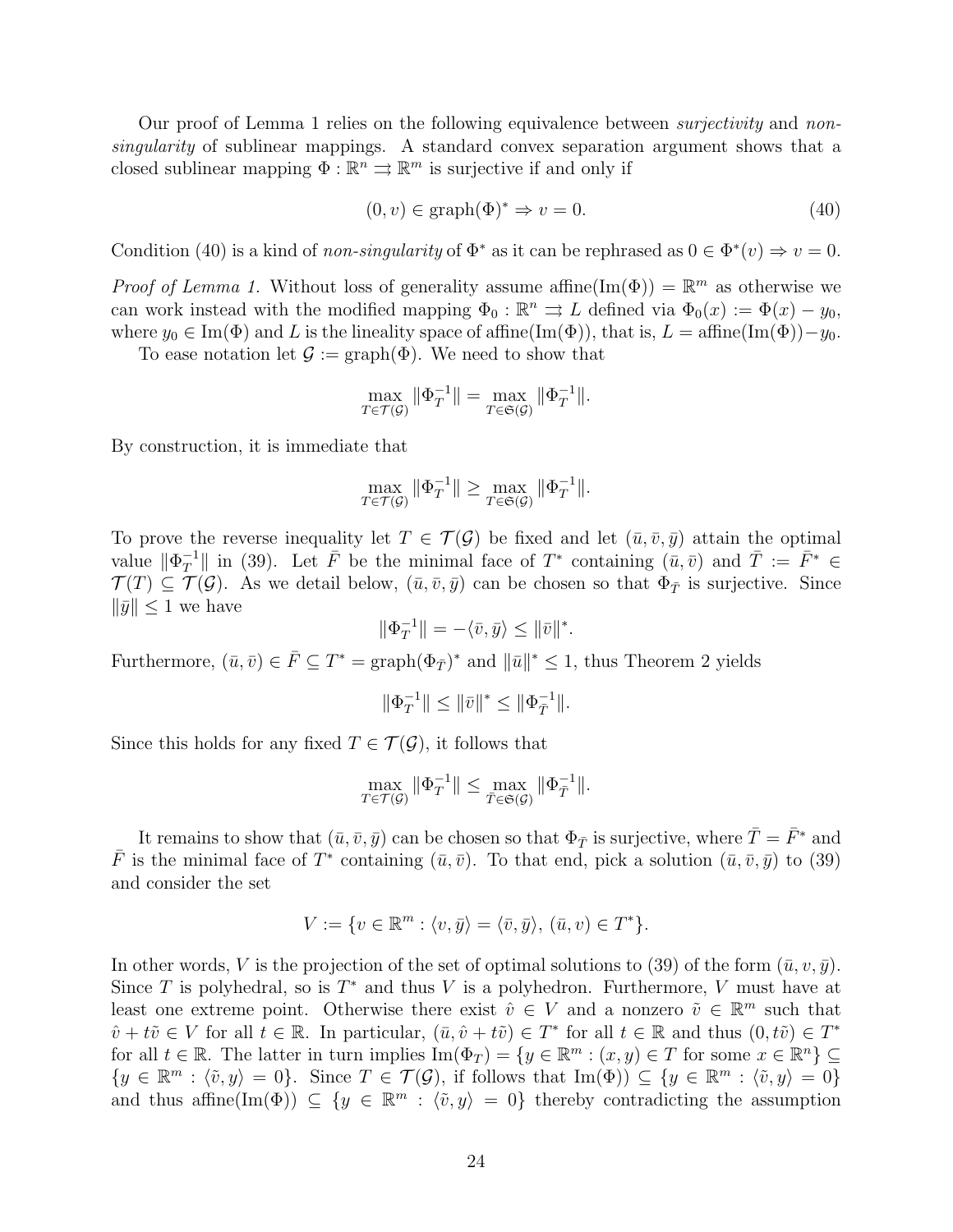affine(Im( $\Phi$ )) =  $\mathbb{R}^m$ . By replacing  $\bar{v}$  if necessary, we can assume that  $\bar{v}$  is an extreme point of V. We claim that the minimal face  $\bar{F}$  of  $K^*$  containing  $(\bar{u}, \bar{v})$  satisfies

$$
(0, v') \in \overline{F} = \overline{T}^* \Rightarrow v' = 0
$$

thereby establishing the surjectivity of  $\Phi_{\bar{T}}$  (cf., (40)). To prove this claim, proceed by contradiction. Assume  $(0, v') \in \overline{F}$  for some nonzero  $v' \in \mathbb{R}^m$ . The choice of  $\overline{F}$  ensures that  $(\bar{u}, \bar{v})$  lies in the relative interior of  $\bar{F}$  and thus for  $t > 0$  sufficiently small both  $(\bar{u}, \bar{v} +$  $tv' \in \overline{F} \subseteq T^*$  and  $(\overline{u}, \overline{v} - tv') \in \overline{F} \subseteq T^*$ . The optimality of  $(\overline{u}, \overline{v}, \overline{y})$  implies that both  $\langle \bar{v}+tv',\bar{y}\rangle \geq \langle \bar{v},\bar{y}\rangle$  and  $\langle \bar{v}-tv',\bar{y}\rangle \geq \langle \bar{v},\bar{y}\rangle$  and so  $\langle v',\bar{y}\rangle = 0$ . Thus both  $\bar{v}+tv' \in V$  and  $\bar{v} - tv' \in V$  with  $tv' \neq 0$  thereby contradicting the assumption that  $\bar{v}$  is an extreme point of  $V$ .  $\Box$ 

To conclude this section, we briefly describe how the approach to compute Hoffman constants via the covering property in Section 3.2 extends to the general context of polyhedral set-valued mappings. Suppose  $\Phi : \mathbb{R}^n \rightrightarrows \mathbb{R}^m$  is a polyhedral set-valued mapping. Corollary 4 suggests the following algorithmic approach to compute  $\mathcal{H}(\Phi)$ : Find  $\mathfrak{F} \subset \mathfrak{S}(\Phi)$  and  $\mathfrak{I} \subset \mathfrak{S}(\Phi)$  $\mathcal{T}(\text{graph}(\Phi)) \setminus \mathfrak{S}(\Phi)$  that satisfy the following covering property:

For all  $T \in \mathcal{T}(\text{graph}(\Phi))$  either  $T \subseteq F$  for some  $F \in \mathfrak{F}$ , or  $I \subseteq T$  for some  $I \in \mathfrak{I}$ .

Then compute

$$
\mathcal{H}(\Phi)=\max_{T\in \mathfrak{F}}\|\Phi_T^{-1}\|=\max_{T\in \mathfrak{F}}\frac{1}{\min\limits_{u\in \Phi_T^*(v)}\|u\|^*}.
$$

## 5 Proofs of propositions in Section 2

We next present the proofs of Proposition 5 and Proposition 6. As noted before, the other propositions in Section 2 follow as special cases of these two results.

Let  $R \subseteq \mathbb{R}^n$ ,  $A \in \mathbb{R}^{m \times n}$ , and  $C \in \mathbb{R}^{p \times n}$ . Construct  $\Phi : \mathbb{R}^n \rightrightarrows \mathbb{R}^{m+p}$  as follows

$$
\Phi(x) = \begin{cases} \{ (Ax + s, Cx) : s \ge 0 \} & \text{if } x \in R \\ \emptyset & \text{otherwise.} \end{cases}
$$
\n(41)

Observe that  $\Phi$  is polyhedral since R is a polyhedron.

*Proof of Proposition 5.* For  $\Phi$  as in (41) we have

$$
\mathfrak{S}(\text{graph}(\Phi)) = \{T_{J,K} : (J,K) \in \mathcal{S}(A,C|R)\}
$$

where  $T_{J,K} = \{(x, Ax + s, Cx) : x \in K, s_J \geq 0\}$ . Next, observe that for  $(J, K) \in \mathcal{S}(A, C|R)$ we have  $(y, w) \in \Phi_{T_{J,K}}(x) \Leftrightarrow x \in K$ ,  $A_J x \leq y_J$ , and  $Cx = w$ . Therefore

$$
\mathcal{H}(\Phi) = \max_{J \in \mathcal{S}(A)} \|\Phi_{T_{J,K}}^{-1}\| = \max_{(J,K) \in \mathcal{S}(A,C|R)} \max_{(y,w) \in \mathbb{R}^m \times C(K) \atop \| (y,w) \| \le 1} \min_{\substack{x \in L \\ A_J x \le y_J, Cx = w}} \|x\| = H(A,C|R).
$$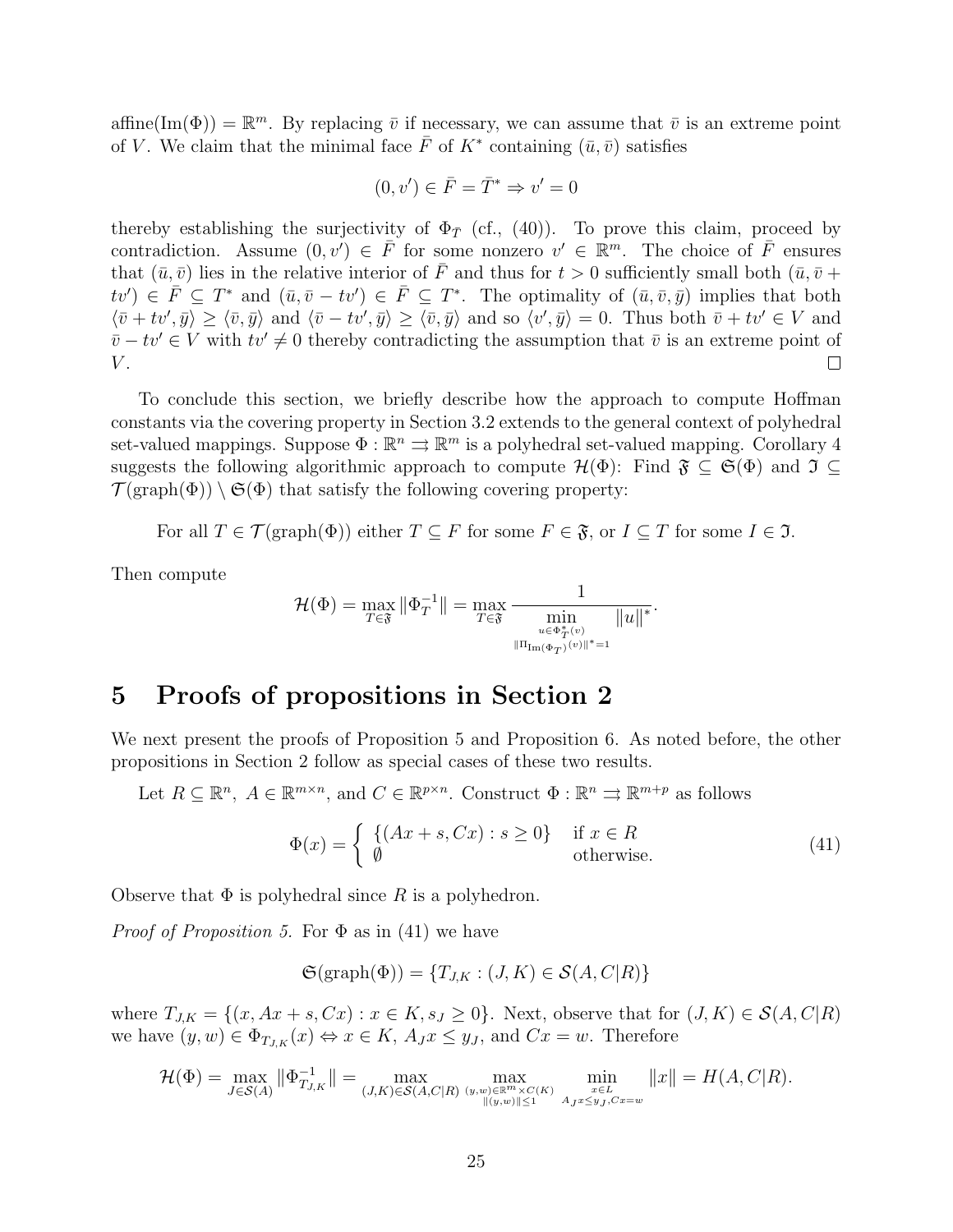Furthermore,  $\text{dom}(\Phi) = R$  and  $\text{Im}(\Phi) = \{(Ax + s, Cx) : x \in R, s \geq 0\}$ . Therefore Theorem 1 implies that for all  $(b, d) \in \text{Im}(\Phi) = \{(Ax + s, Cx) : x \in R, s \ge 0\}$  and  $u \in \text{dom}(\Phi) = R$ 

$$
dist(u, P_A(b) \cap C^{-1}(d) \cap R) = dist(u, \Phi^{-1}(b, d))
$$
  
\n
$$
\leq \mathcal{H}(\Phi) \cdot dist((b, d), \Phi(u))
$$
  
\n
$$
= H(A, C|R) \cdot dist((b - Au, d - Cu), \mathbb{R}_+^m \times \{0\}).
$$

Theorem 1 also implies that this bound is tight.

*Proof of Proposition 6.* Observe that for  $(J, K) \in S(A, C|R)$  and  $T := T_{J,K}$  we have Im( $\Phi_T$ ) =  $\mathbb{R}^m \times C(K)$  and  $u \in \Phi_T^*(v, z)$  if and only if  $A^{\mathsf{T}} v + C^{\mathsf{T}} z - u \in K^*$ ,  $v_J \geq 0$ , and  $v_{J^c} = 0$ . Hence

> $\min_{u \in \Phi_T^*(v,z)}$  $\|\Pi_{\mathrm{Im}(\Phi_T)(v,z)}\|^{*}=1$  $||u||^* = \min_{v \in \mathbb{R}_+^J, z \in C(K)}$  $||(v,z)||^* = 1, A_J^{\mathsf{T}} v + C^{\mathsf{T}} z - u \in L^*$  $||u||^*$ .

To finish, apply Theorem 2 and the facts  $\mathfrak{S}(\text{graph}(\Phi)) = \{T_{J,K} : (J,K) \in \mathcal{S}(A,C|R)\}\$ and  $\mathcal{H}(\Phi) = H(A, C|R)$  established in the previous proof.

 $\Box$ 

 $\Box$ 

### 6 Conclusions

We provide a characterization of the Hoffman constant for a system of linear inequalities and equations relative to a reference polyhedron (Proposition 5). Our characterization is stated as the largest of a finite collection of easily computable Hoffman constants (Proposition 6).

We describe how our characterization can be leveraged to design two classes of algorithmic procedures to compute Hoffman constants. One of them is based on a formulation of the Hoffman constant as a mathematical program with linear complementarity constraints (Proposition 7). The other one is based on a certain type of covering property (Algorithm 1).

We also develop the concept of Hoffman constant generalized our characterization and covering property to compute it in the more general context of polyhedral set-valued mappings (Theorem 1 and Theorem 2).

## Acknowledgements

Javier Peña's research has been funded by NSF grant CMMI-1534850.

## References

- $[1]$  D. Amelunxen and P. Bürgisser. A coordinate-free condition number for convex programming. SIAM J. on Optim., 22(3):1029–1041, 2012.
- $[2]$  D. Azé and J. Corvellec. On the sensitivity analysis of Hoffman constants for systems of linear inequalities. SIAM Journal on Optimization, 12(4):913–927, 2002.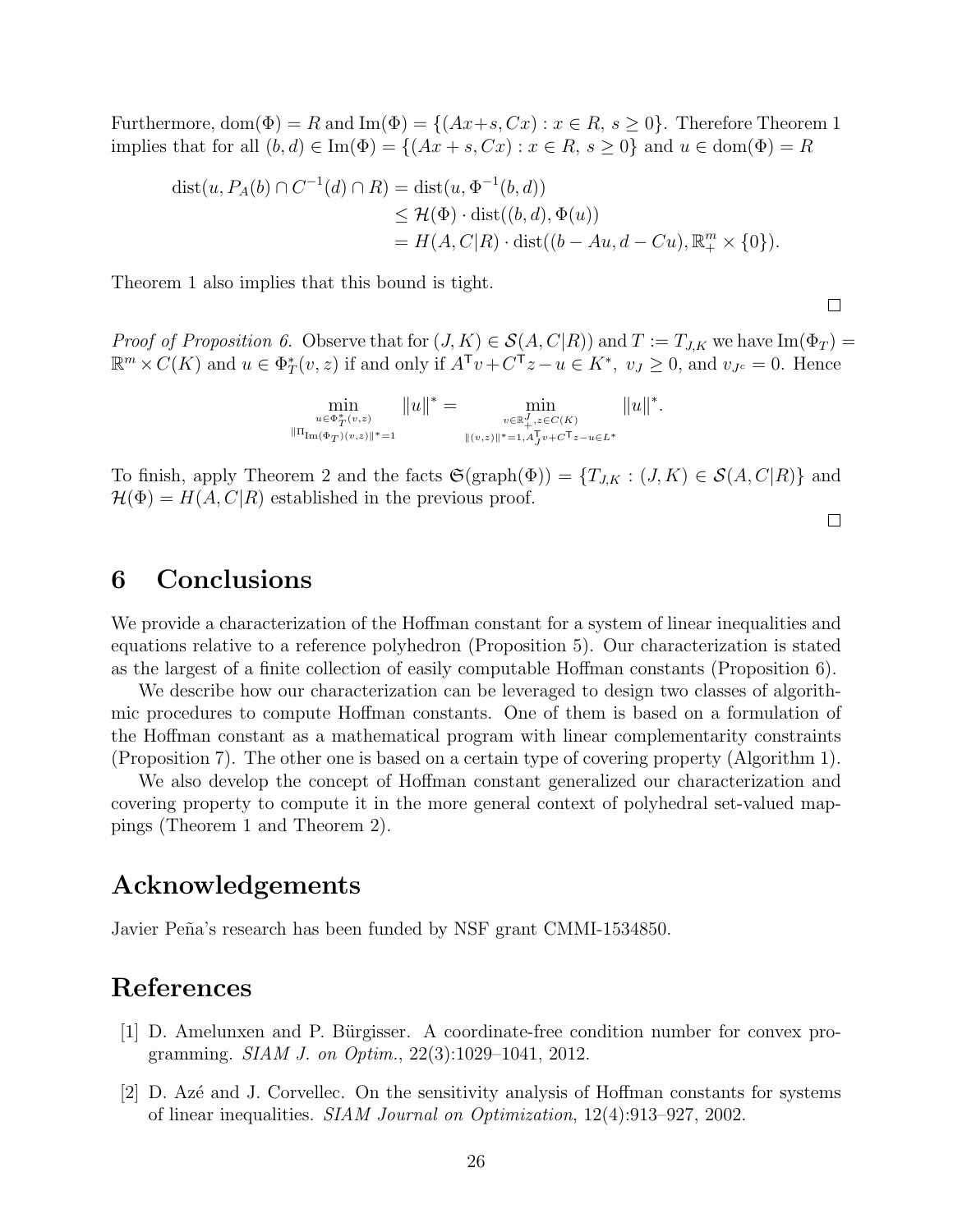- [3] H. Bauschke, J. Bolte, and M. Teboulle. A descent lemma beyond Lipschitz gradient continuity: first-order methods revisited and applications. Mathematics of Operations Research, 42(2):330–348, 2016.
- [4] A. Beck and S. Shtern. Linearly convergent away-step conditional gradient for nonstrongly convex functions. Mathematical Programming, 164:1–27, 2017.
- [5] P. Bürgisser and F. Cucker. *Condition*. Springer Berlin Heidelberg, 2013.
- [6] J. Burke and P. Tseng. A unified analysis of Hoffman's bound via Fenchel duality. SIAM Journal on Optimization, 6(2):265–282, 1996.
- [7] M. Epelman and R. Freund. A new condition measure, preconditioners, and relations between different measures of conditioning for conic linear systems. SIAM J. on Optim., 12:627–655, 2002.
- [8] R. Freund. Complexity of convex optimization using geometry-based measures and a reference point. Math Program., 99:197–221, 2004.
- [9] R. Freund and J. Vera. Some characterizations and properties of the "distance to illposedness" and the condition measure of a conic linear system. Math Program., 86:225– 260, 1999.
- [10] R. Freund and J. Vera. On the complexity of computing estimates of condition measures of a conic linear system. Mathematics of Operations Research, 28(4):625–648, 2003.
- [11] D. Garber. Fast rates for online gradient descent without strong convexity via Hoffman's bound. arXiv preprint arXiv:1802.04623, 2018.
- [12] F. Granot and J. Skorin-Kapov. Some proximity and sensitivity results in quadratic integer programming. Mathematical Programming, 47(1-3):259–268, 1990.
- [13] O. Güler, A. Hoffman, and U. Rothblum. Approximations to solutions to systems of linear inequalities. SIAM Journal on Matrix Analysis and Applications, 16(2):688–696, 1995.
- [14] D. Gutman and J. Peña. The condition number of a function relative to a set.  $arXiv$ preprint arXiv:1901.08359, 2019.
- [15] A. Hoffman. On approximate solutions of systems of linear inequalities. Journal of Research of the National Bureau of Standards, 49(4):263–265, 1952.
- [16] A. Jourani. Hoffman's error bound, local controllability, and sensitivity analysis. SIAM Journal on Control and Optimization, 38(3):947–970, 2000.
- $[17]$  J. Júdice. Algorithms for linear programming with linear complementarity constraints. Top, 20(1):4–25, 2012.
- [18] D. Klatte and G. Thiere. Error bounds for solutions of linear equations and inequalities. Zeitschrift für Operations Research,  $41(2):191-214$ , 1995.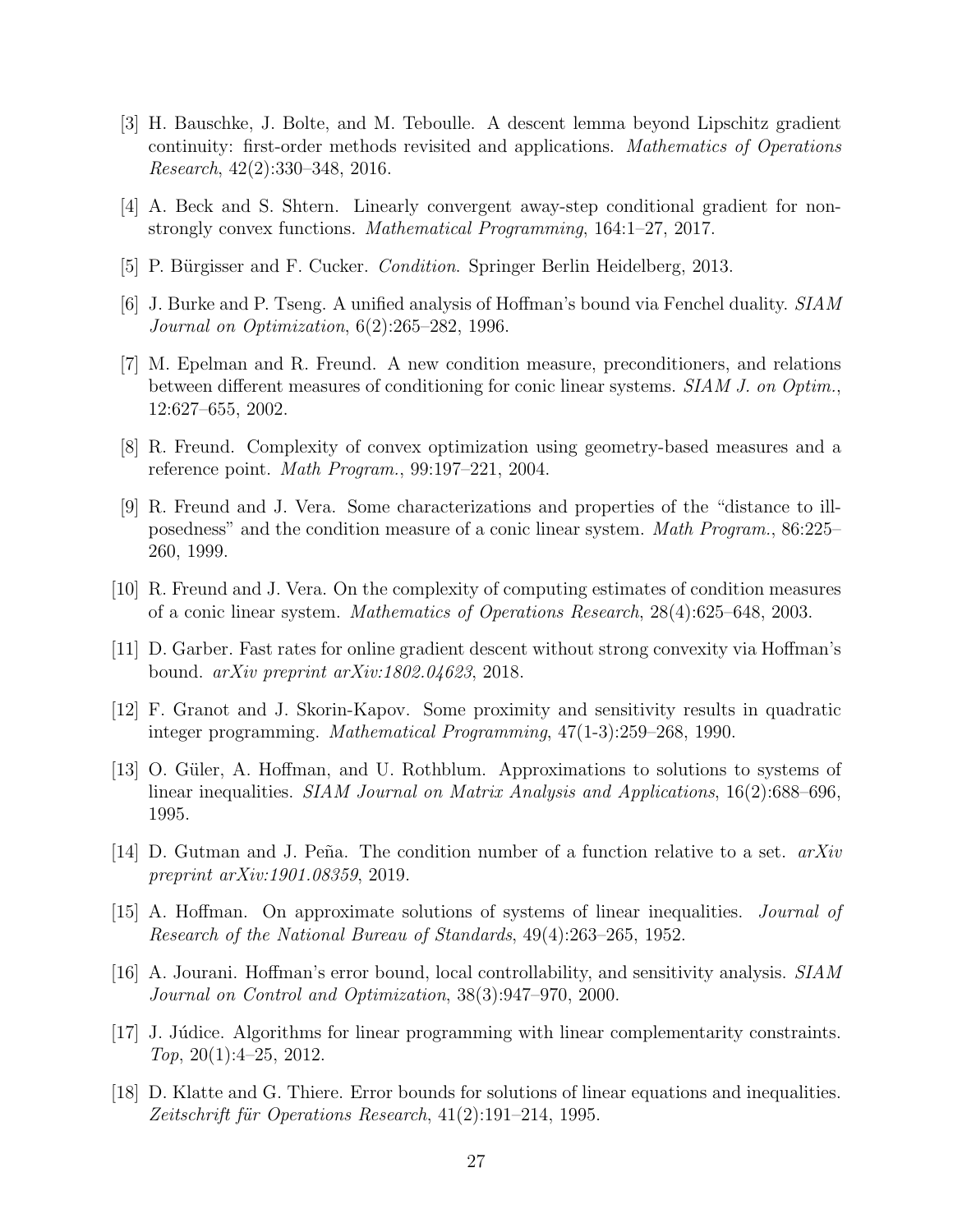- [19] S. Lacoste-Julien and M. Jaggi. On the global linear convergence of Frank-Wolfe optimization variants. In Advances in Neural Information Processing Systems (NIPS), 2015.
- [20] D. Leventhal and A. Lewis. Randomized methods for linear constraints: Convergence rates and conditioning. Math. Oper. Res., 35:641–654, 2010.
- [21] A. Lewis. Ill-conditioned convex processes and linear inequalities. Math. Oper. Res., 24:829–834, 1999.
- [22] A. Lewis. The structured distance to ill-posedness for conic systems. Math. Oper. Res., 29:776–785, 2005.
- [23] W. Li. The sharp Lipschitz constants for feasible and optimal solutions of a perturbed linear program. Linear Algebra and its Applications, 187:15–40, 1993.
- [24] H. Lu. "Relative-continuity" for non-Lipschitz non-smooth convex optimization using stochastic (or deterministic) mirror descent. arXiv preprint arXiv:1710.04718, 2017.
- [25] H. Lu, R. Freund, and Y. Nesterov. Relatively smooth convex optimization by first-order methods, and applications. SIAM Journal on Optimization, 28(1):333–354, 2018.
- [26] Z. Luo and P. Tseng. Error bounds and convergence analysis of feasible descent methods: a general approach. Annals of Operations Research, 46(1):157–178, 1993.
- [27] O. Mangasarian and T-H Shiau. Lipschitz continuity of solutions of linear inequalities, programs and complementarity problems. SIAM Journal on Control and Optimization, 25(3):583–595, 1987.
- [28] I. Necoara, Y. Nesterov, and F. Glineur. Linear convergence of first order methods for non-strongly convex optimization. To Appear in Mathematical Programming, 2018.
- [29] T. Nguyen. A stroll in the jungle of error bounds.  $arXiv$  preprint  $arXiv:1704.06938$ , 2017.
- [30] J. S. Pang. Error bounds in mathematical programming. Math. Program., 79:299–332, 1997.
- [31] J. Peña. Understanding the geometry on infeasible perturbations of a conic linear system. SIAM J. on Optim., 10:534–550, 2000.
- [32] J. Peña. A characterization of the distance to infeasibility under block-structured perturbations. Linear algebra and its applications, 370:193–216, 2003.
- [33] J. Peña and D. Rodríguez. Polytope conditioning and linear convergence of the Frank-Wolfe algorithm. To Appear in Mathematics of Operations Research, 2018.
- [34] S Pineda, H Bylling, and JM Morales. Efficiently solving linear bilevel programming problems using off-the-shelf optimization software. Optimization and Engineering, 19(1):187–211, 2018.